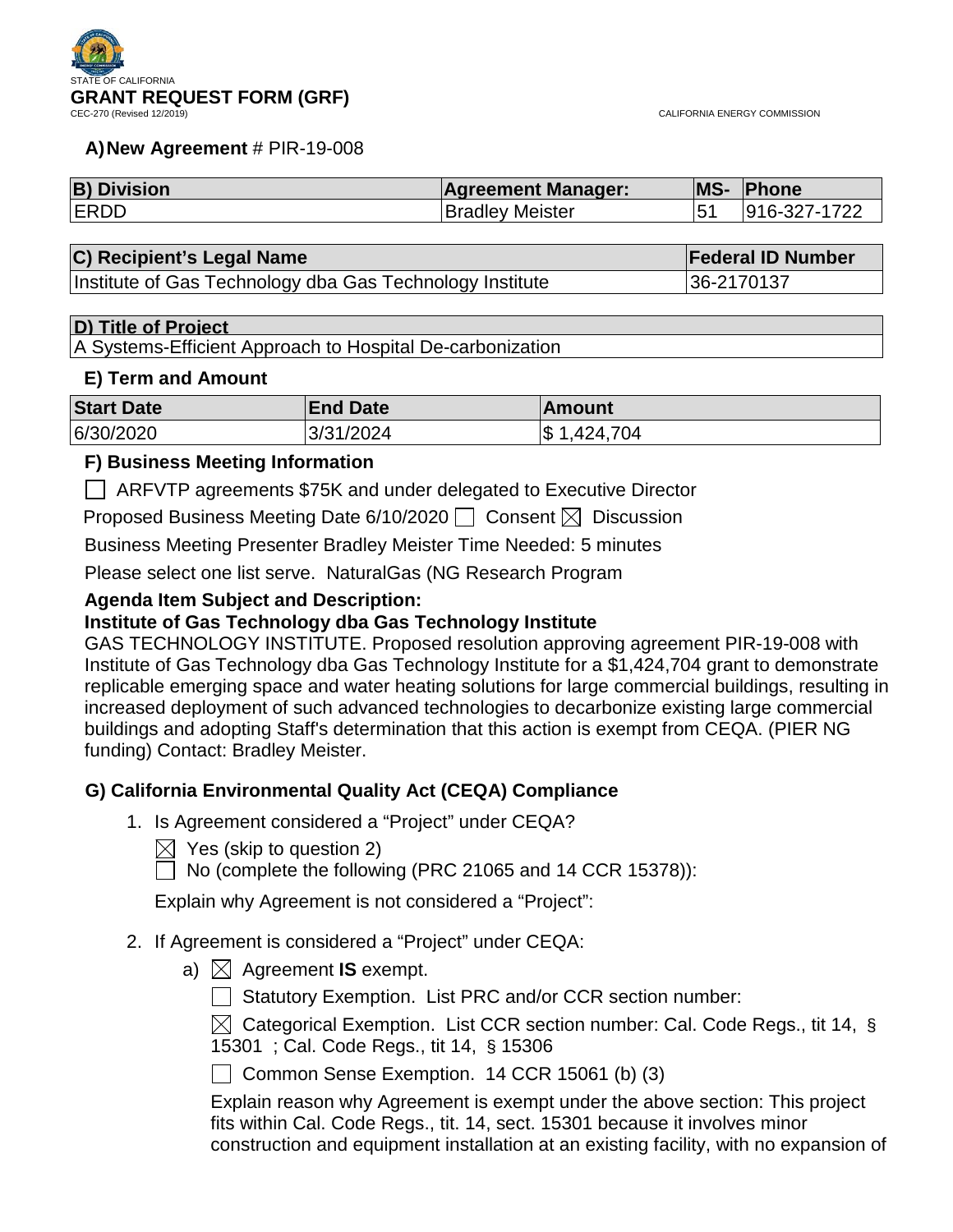

capacity. This installation is at an existing, developed urban site on land that is not environmentally sensitive. No historic resources or buildings will be affected. Noise and odors will not be generated by these installations in excess of existing permitted amounts. The installation will not increase traffic to the sites. The installation will not require permits for air, water, conditional use, building expansion, hazardous waste, or rezoning. In addition, this project fits within Cal. Code Regs., tit. 14, sect. 15306 because it involves basic data collection which will not result in a serious or major disturbance to an environmental resource.

b) Agreement **IS NOT** exempt. (consult with the legal office to determine next steps)

Check all that apply

 $\Box$  Initial Study

 $\Box$  Negative Declaration

- $\Box$  Mitigated Negative Declaration
- Environmental Impact Report
- Statement of Overriding Considerations

## **H) List all subcontractors (major and minor) and equipment vendors:** (attach additional sheets as necessary)

| <b>Legal Company Name:</b> | <b>Budget</b> |
|----------------------------|---------------|
| <b>P2S Engineering</b>     | \$646,426     |
| <b>Stok</b>                | 150,000<br>\$ |
|                            | ۰D            |
|                            | - 11          |

## **I) List all key partners: (attach additional sheets as necessary)**

| Legal Company Name: |  |  |
|---------------------|--|--|
|                     |  |  |
|                     |  |  |
|                     |  |  |
|                     |  |  |

## **J) Budget Information**

| <b>Funding Source</b>        | <b>Funding Year of</b><br>Appropriation | <b>Budget List</b><br><b>Number</b> | Amount      |
|------------------------------|-----------------------------------------|-------------------------------------|-------------|
| <b>NG Subaccount, PIERDD</b> | $18 - 19$                               | 501.001M                            | \$1,424,704 |
|                              |                                         |                                     |             |
|                              |                                         |                                     |             |

R&D Program Area: EERO: Buildings TOTAL: \$1,424,704

Explanation for "Other" selection

Reimbursement Contract #: Federal Agreement #: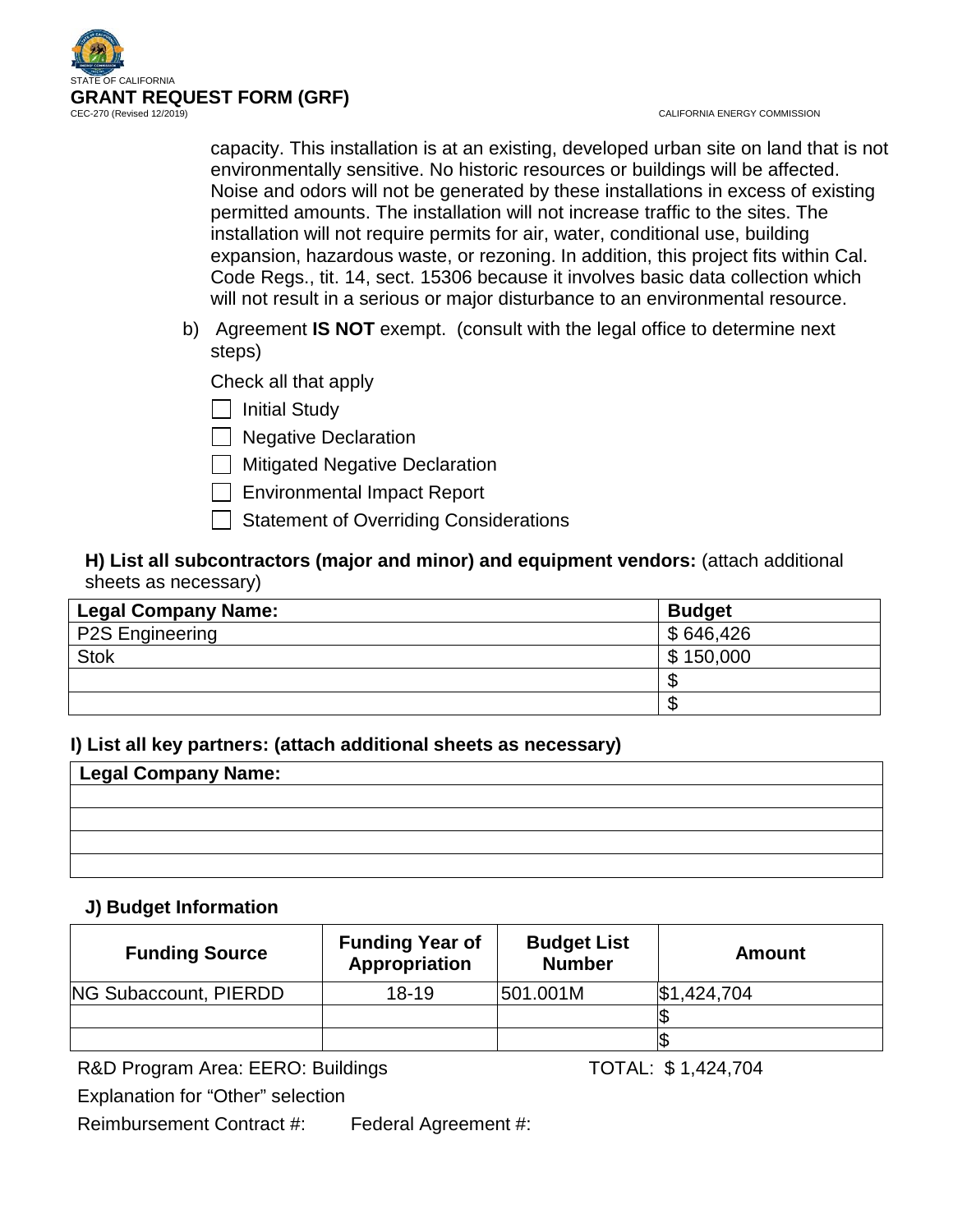

CALIFORNIA ENERGY COMMISSION

## **K) Recipient's Contact Information 1. Recipient's Administrator/Officer**

Name: Isaac Mahderekal Address: 123 C St

City, State, Zip: Davis, CA 95616- 4632 Phone: 530-758-2392 x206

E-Mail: Isaac.Mahderekal@gastechnology. org

# **L) Selection Process Used**

- $\boxtimes$  Competitive Solicitation Solicitation #: GFO-19-504
- $\Box$  First Come First Served Solicitation Solicitation #:

## **M) The following items should be attached to this GRF**

- 1. Exhibit A, Scope of Work  $\boxtimes$  Attached
- 2. Exhibit B, Budget Detail  $\boxtimes$  Attached
- 3. CEC 105, Questionnaire for Identifying Conflicts  $\boxtimes$  Attached
- 4. Recipient Resolution  $\boxtimes$  N/A  $\Box$  Attached
- 5. CEQA Documentation  $\Box$  N/A  $\boxtimes$  Attached
- 

**\_\_\_\_\_\_\_\_\_\_\_\_\_\_\_\_\_\_\_\_\_\_\_\_\_\_\_ \_\_\_\_\_\_\_\_\_\_\_\_\_\_ Agreement Manager Date**

**\_\_\_\_\_\_\_\_\_\_\_\_\_\_\_\_\_\_\_\_\_\_\_\_\_\_\_ \_\_\_\_\_\_\_\_\_\_\_\_\_\_ Office Manager Date** 

**\_\_\_\_\_\_\_\_\_\_\_\_\_\_\_\_\_\_\_\_\_\_\_\_\_\_\_ \_\_\_\_\_\_\_\_\_\_\_\_\_\_ Deputy Director Date** 

**2. Recipient's Project Manager**

Name: Issac Mahderekal Address: 412 F St

City, State, Zip: Davis, CA 95616- 4112 Phone: 530-330-4110 E-Mail: Imahderekal@gti.energy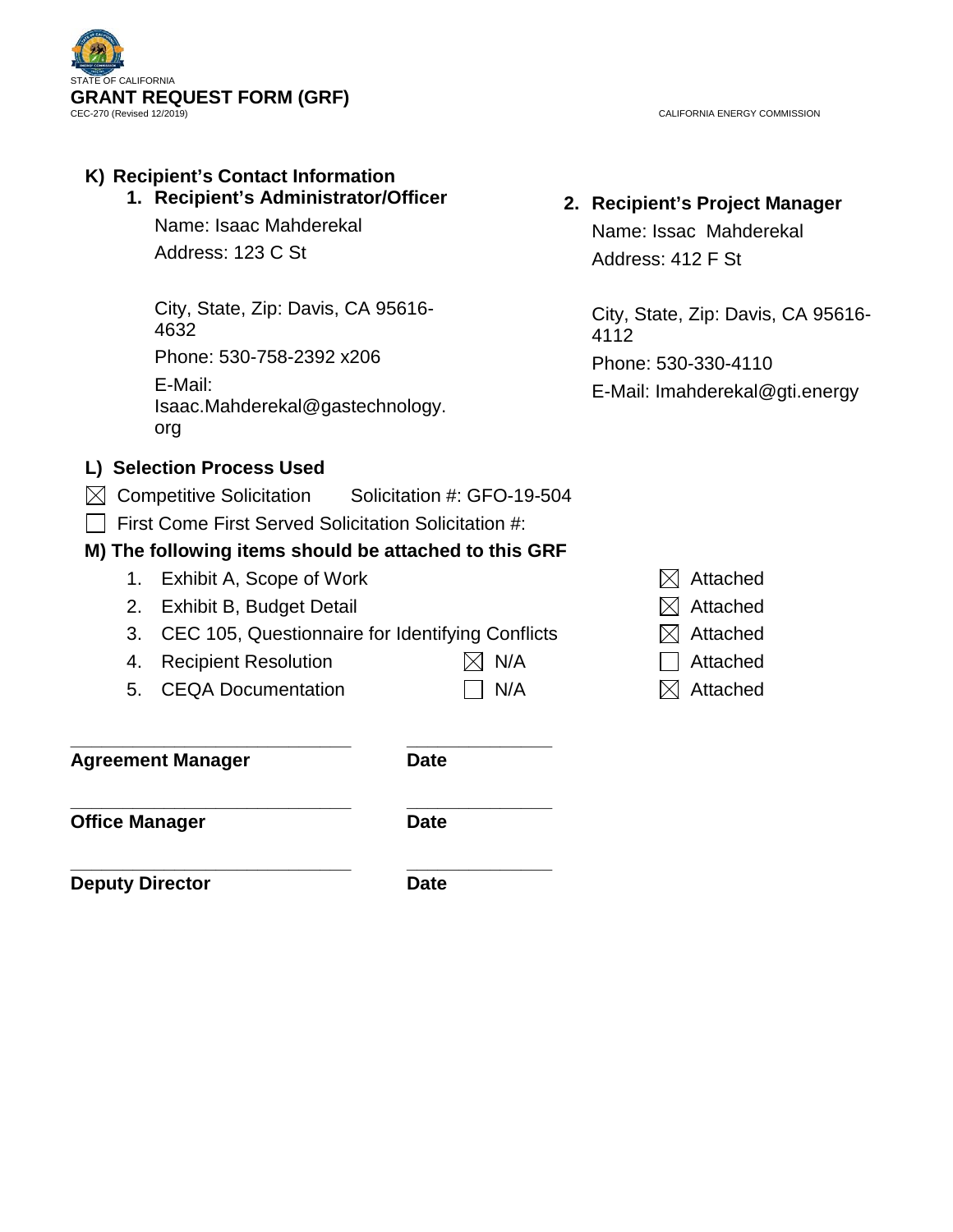## **I. TASK ACRONYM/TERM LISTS**

### **A. Task List**

| Task# | CPR <sup>1</sup> | <b>Task Name</b>                         |
|-------|------------------|------------------------------------------|
|       |                  | <b>General Project Tasks</b>             |
|       |                  | Site Baseline Characterization           |
| ◠     |                  | System Design and Engineering            |
|       |                  | Installation and Commissioning           |
| 5     |                  | Measurement and Verification             |
| 6     |                  | <b>Evaluation of Project Benefits</b>    |
|       |                  | Technology/Knowledge Transfer Activities |

## **B. Acronym/Term List**

| <b>Acronym/Term</b>   | <b>Meaning</b>                            |
|-----------------------|-------------------------------------------|
| <b>AHU</b>            | Air Handler Unit                          |
| <b>CAM</b>            | <b>Commission Agreement Manager</b>       |
| CAO                   | <b>Commission Agreement Officer</b>       |
| CAV                   | <b>Constant Air Volume</b>                |
| CO <sub>2e</sub>      | Carbon Dioxide Equivalent                 |
| <b>CPR</b>            | <b>Critical Project Review</b>            |
| <b>CUP</b>            | Central Utility Plant                     |
| <b>DHW</b>            | <b>Domestic Hot Water</b>                 |
| ft <sup>2</sup>       | <b>Square Feet</b>                        |
| <b>GHG</b>            | Greenhouse Gas                            |
| <b>HHW</b>            | <b>Heating Hot Water</b>                  |
| <b>HVAC</b>           | Heating, Ventilation and Air Conditioning |
| <b>IESVE</b>          | <b>IES Virtual Environment</b>            |
| kBtu                  | <b>Thousand British thermal units</b>     |
| <b>LCCA</b>           | Life Cycle Cost Analysis                  |
| M&V                   | Measurement and Verification              |
| <b>MM</b>             | <b>Million</b>                            |
| <b>MT</b>             | Metric ton                                |
| <b>MWh</b>            | Megawatt-hour                             |
| <b>NO<sub>x</sub></b> | Nitrogen oxides                           |
| SQL                   | <b>Structured Query Language</b>          |
| <b>TAC</b>            | <b>Technical Advisory Committee</b>       |
| <b>TRL</b>            | <b>Technology Readiness Level</b>         |
| <b>VAV</b>            | Variable Air Volume                       |

 $\overline{a}$ 

<span id="page-3-0"></span><sup>1</sup> Please see subtask 1.3 in Part III of the Scope of Work (General Project Tasks) for a description of Critical Project Review (CPR) Meetings.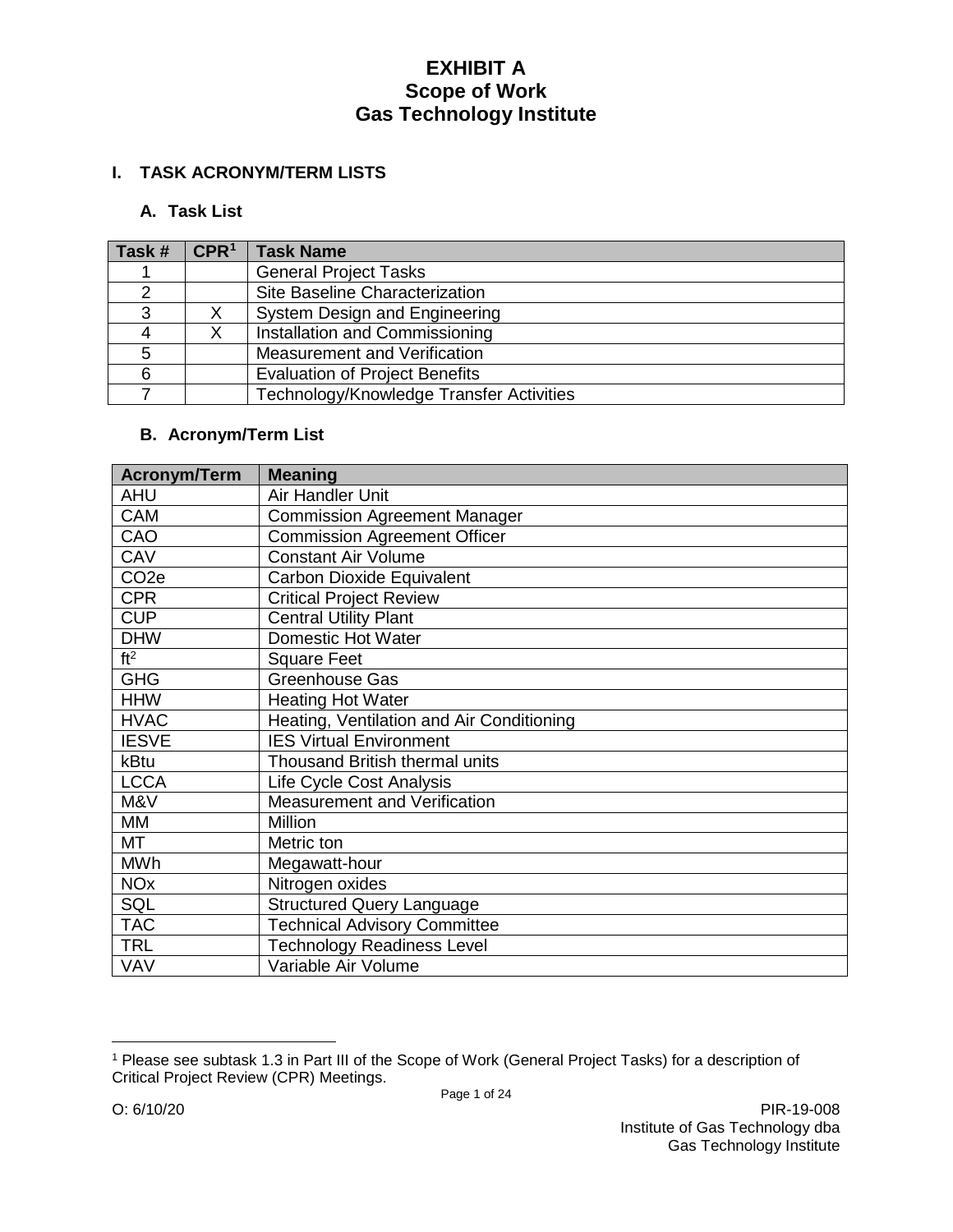#### **II. PURPOSE OF AGREEMENT, PROBLEM/SOLUTION STATEMENT, AND GOALS AND OBJECTIVES**

### **A. Purpose of Agreement**

The purpose of this Agreement is to demonstrate an integrated suite of advanced measures that include heat recovery in the central utility plant, improvements to air handlers and optimized control strategies and system design. Integration of these measures can be replicable to other hospitals and large commercial buildings and can reduce heating and hot water loads and significantly reduce energy use and greenhouse gas emissions.

### **B. Problem/ Solution Statement**

### **Problem**

Large commercial buildings such as hospitals, institutional buildings, offices, and correctional facilities use large amounts of natural gas for space and water heating, and other large loads such as cooking and production of steam for sterilization. Hospitals, due to the nature of their work and running on a 24-hour basis, have higher energy intensity per square foot than any other building in the commercial sector. They use an average of 234.1 kBtu/ft2 of energy, which is 2.6 times higher than the typical commercial building at 78 kBtu/ft2. In the United States, the health care industry accounts for nearly 10% of total greenhouse gas (GHG) emissions, with emissions increasing by 30% between 2006 and 2016. For California to meet its GHG reduction goals, significant strides must be made in this sector.

Systems to provide heating hot water (HHW) and domestic hot water (DHW) consume a large portion of the total site energy. According to the University of Washington, the average U.S. hospital uses 42.3% of its total source energy draw for the reheat system and 10.6% for Heating, Ventilation and Air Conditioning (HVAC) units. Hospital design requirements and the current practice of relying on relatively old standards in this sector contribute to large energy requirements by HVAC systems in U.S. hospitals. As a result, hospitals over-ventilate most of their spaces. The demonstration site for this project is an example of this. Built in 1994, Kaiser Permanente Baldwin Park uses the typical space and water heating system for its era. They use a chiller/boiler hydronic system with constant volume (CAV) air handlers (AHU) providing 24-hour ventilation with significant reheat. Innovative whole-building systems approaches are necessary to reduce the GHG footprint of existing buildings such as this one.

## **Solution**

Although concentrating on incremental component efficiency has yielded strong results to date, and may yield further incremental, small improvements, a holistic systems-efficient building or whole-building strategy for existing buildings promises to be the path to significant building energy efficiency. To achieve a systems-efficient building, multiple systems must be designed, installed, and operated to optimize performance collectively with other energy systems both within and outside of the building. This project has identified a suite of measures that together represent a cost-effective and successful reduction in natural gas use and therefore a significant reduction in GHG emissions from the subject hospital.

The goal of the proposed integrated technologies and system design approach is to reduce the natural gas consumption and GHG emissions of the host site by over 30%. This will be primarily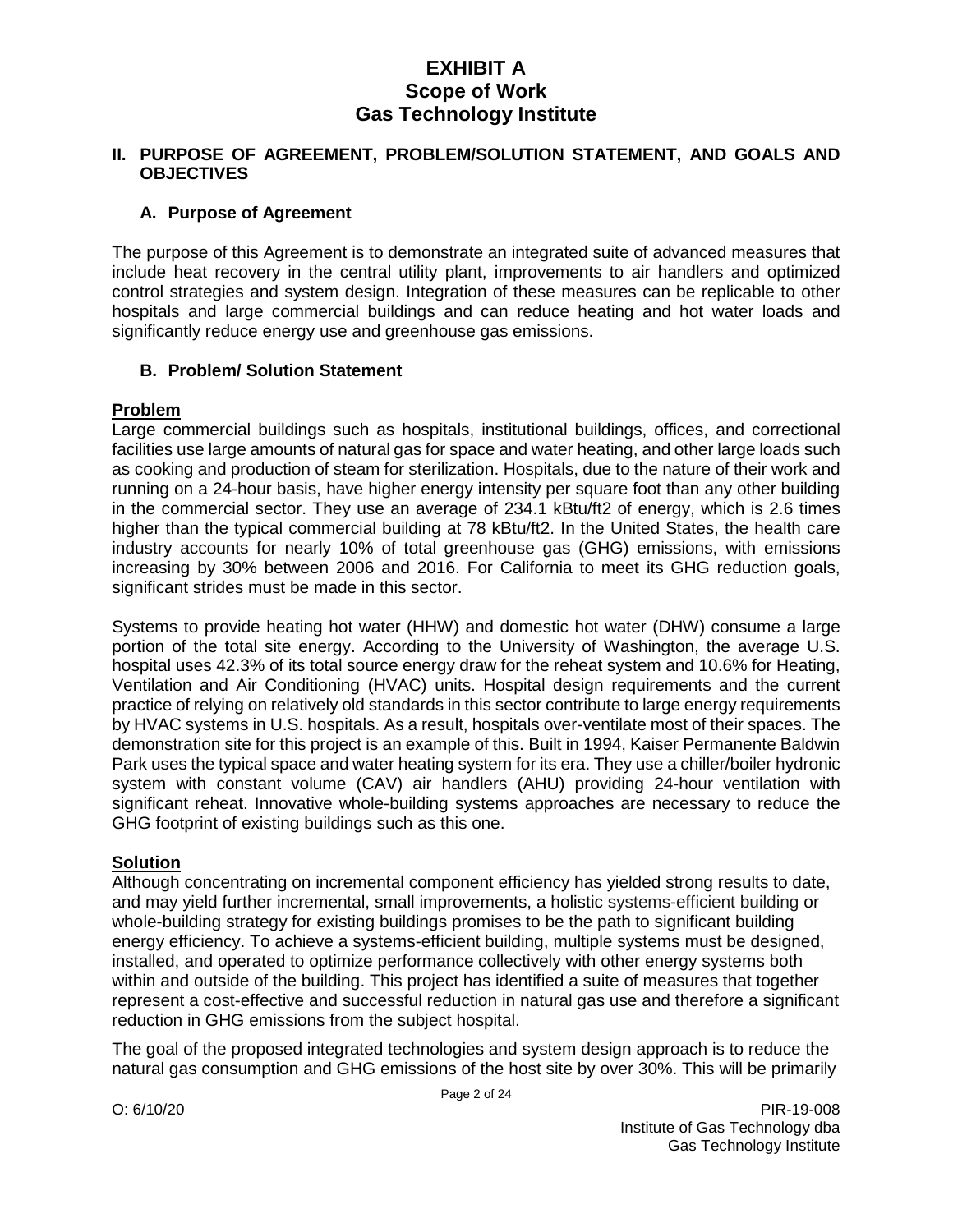accomplished by heat recovery measures in the central utility plant (CUP) to save heat energy on the domestic hot water and heating hot water systems including a heat recovery chiller and integrating stack economizers to reduce steam boiler fuel requirements, implementation of variable air volume system (VAV), designing air handlers with separate cold and hot decks to optimize economizer mode, and model-based optimal control strategy to minimize building HVAC energy consumption. These integrated technologies were selected based on preliminary whole building modeling and evaluation of historical energy consumption of the Baldwin Park medical center.

Implementation of this project will overcome barriers for decarbonization of large commercial buildings by demonstrating an integrated solution for reducing heating and hot water loads to significantly reduce the energy use and emissions from the hospital host-site.

# **C. Goals and Objectives of the Agreement**

### **Agreement Goals**

The goal of this Agreement is to reduce natural gas usage by at least 30% in hospitals and other large commercial buildings in California using replicable emerging technologies with a simple payback of less than 7 years.

Ratepayer Benefits: This Agreement will result in the ratepayer benefits of lower natural gas use and costs and reduced GHG emissions by replacing existing systems with proposed retrofit options developed for this project.

### *Site level benefits:*

There are significant potential site-level benefits for hospitals and other large buildings by replacing existing equipment with emerging high efficiency systems and demonstrating cost effectiveness.. For the Kaiser Permanente Baldwin Park Medical Center, site level annual gas and electricity savings can be as high as 285,000 therms and 8,000 MWh, respectively. This presents the potential for savings of over \$1.5 MM in utility cost and close to 3,400 MT CO2e avoided by the site every year.

### *Statewide Benefits:*

Cumulative statewide benefits after 10 years for proposed solutions are likewise very promising. Projecting total gas savings and avoided emissions from 2025-2034 from just the hospital market (341 hospitals in California), the potential benefits accumulate to close to 245 MMtherms and 7 million MWh. This represents almost 2.9 million metric tons of CO2e and 1,900 metric tons of NOx avoided. These numbers represent the potential benefits assuming 25% adoption of these measures, with adoption focused in older vintage hospitals with high energy intensity.

These measures can also benefit market segments such as large offices, hotels and other large buildings with high HVAC and water heating loads. Expanding the potential benefits to include hospitals, hotels, and large offices, an assumed 10% penetration would affect 1,141 buildings and has the potential to result in almost 3.28 billion therms of natural gas savings and 9.28 million MWh of electricity savings over 10 years. This represents up to 19.5 million MT CO2e and 20,800 MT NOx avoided.

Technological Advancement and Breakthroughs: This project leads to technological advancements through the development and demonstration of a novel integrated HVAC/water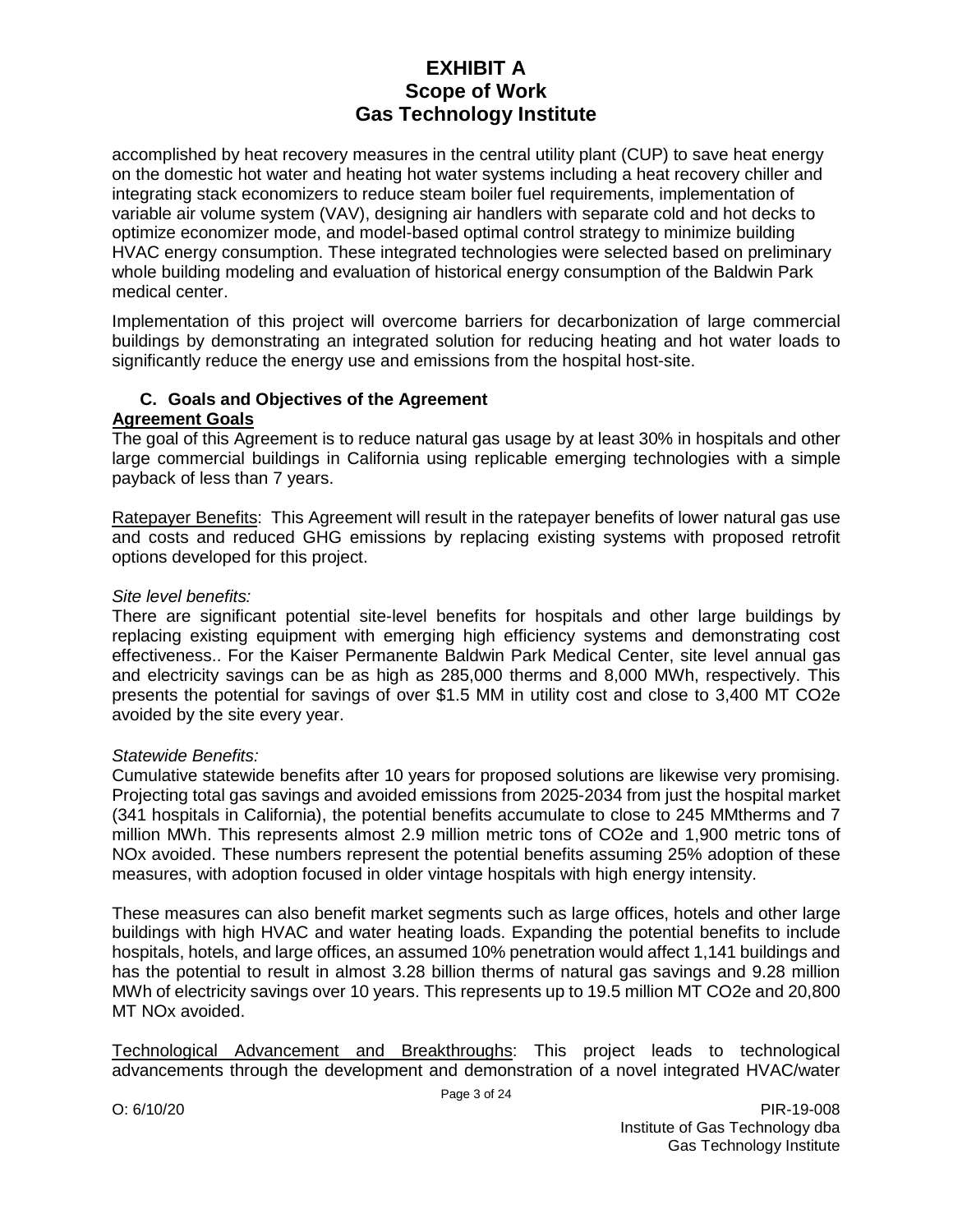heating technologies and a model based control system that can significantly reduce natural gas use. This project is expected to demonstrate a technically and economically feasible method for existing hospital and commercial building stock, currently using conventional chiller/boiler hydronic systems with constant volume air handlers, to achieve a systems-efficient building, with multiple systems designed, installed, and operated to optimize performance collectively with other energy systems both within and outside of the building. This integrated approach will overcome the challenges and barriers of implementing energy efficiency measures by providing greater energy cost savings and shorter payback periods than single component efficiency approaches.

### **Agreement Objectives**

The objectives of this Agreement are to:

- Design, model, implement and demonstrate novel integrated HVAC technologies and model-based control system for large hospital building application to significantly reduce energy use and GHG emissions.
- Advance the technologies integrated with model-based optimal control from TRL7 to TRL9 by the end of the project.
- Monitor and report actual annual energy and cost savings and GHG reductions from the installation of advanced technologies at the demonstration site
- Demonstrate that the heat recovery measures in the central utility plant, including a heat recovery chiller and integrating stack economizers to reduce steam boiler fuel requirements, implementation of variable air volume system, designing air handlers with separate cold and hot decks to optimize economizer mode, and model-based optimal control strategy to minimize building HVAC energy consumption will reduce overall natural gas use at the demonstration site by 30% result in an average simple payback of 7 years based on energy costs.
- Showcase the retrofit measures and energy savings through outreach to encourage similar implementation of energy saving measures at other hospitals and large commercial buildings.

## **III. TASK 1 GENERAL PROJECT TASKS**

## **PRODUCTS**

## **Subtask 1.1 Products**

The goal of this subtask is to establish the requirements for submitting project products (e.g., reports, summaries, plans, and presentation materials). Unless otherwise specified by the Commission Agreement Manager (CAM), the Recipient must deliver products as required below by the dates listed in the **Project Schedule (Part V).** Products that require a draft version are indicated by marking **"(draft and final)"** after the product name in the "Products" section of the task/subtask. If "(draft and final)" does not appear after the product name, only a final version of the product is required. With respect to due dates within this Scope of Work, **"days"** means working days.

## **The Recipient shall:**

For products that require a draft version, including the Final Report Outline and Final Report

• Submit all draft products to the CAM for review and comment in accordance with the Project Schedule (Part V). The CAM will provide written comments to the Recipient on the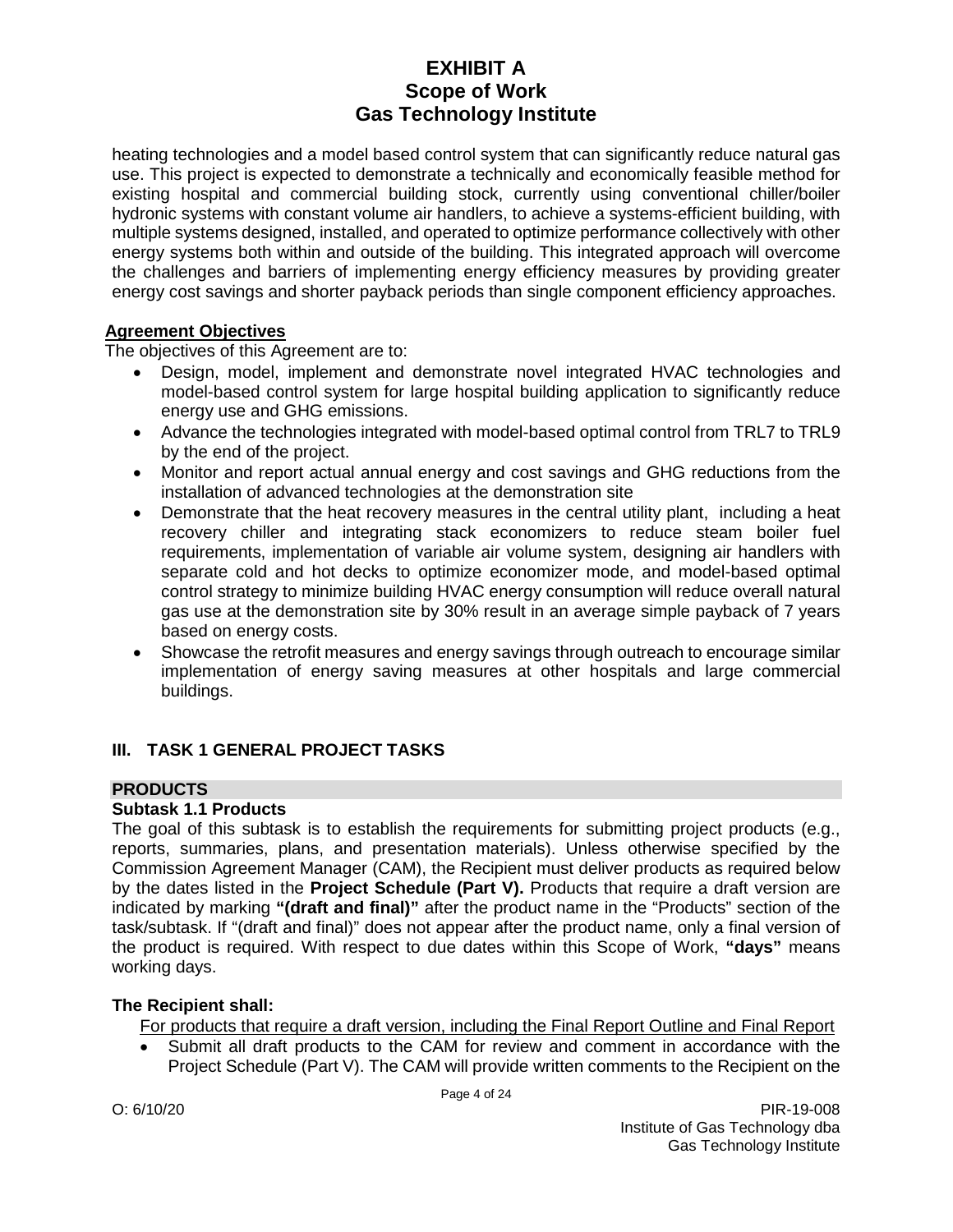draft product within 15 days of receipt, unless otherwise specified in the task/subtask for which the product is required.

- Consider incorporating all CAM comments into the final product. If the Recipient disagrees with any comment, provide a written response explaining why the comment was not incorporated into the final product.
- Submit the revised product and responses to comments within 10 days of notice by the CAM, unless the CAM specifies a longer time period, or approves a request for additional time.

For products that require a final version only

Submit the product to the CAM for acceptance. The CAM may request minor revisions or explanations prior to acceptance.

For all products

• Submit all data and documents required as products in accordance with the following Instructions for Submitting Electronic Files and Developing Software:

### o **Electronic File Format**

 Submit all data and documents required as products under this Agreement in an electronic file format that is fully editable and compatible with the Energy Commission's software and Microsoft (MS)-operating computing platforms, or with any other format approved by the CAM. Deliver an electronic copy of the full text of any Agreement data and documents in a format specified by the CAM, such as memory stick or CD-ROM.

The following describes the accepted formats for electronic data and documents provided to the Energy Commission as products under this Agreement, and establishes the software versions that will be required to review and approve all software products:

- Data sets will be in MS Access or MS Excel file format (version 2007 or later), or any other format approved by the CAM.
- Text documents will be in MS Word file format, version 2007 or later.
- Documents intended for public distribution will be in PDF file format.
- The Recipient must also provide the native Microsoft file format.
- Project management documents will be in Microsoft Project file format, version 2007 or later.

### o **Software Application Development**

Use the following standard Application Architecture components in compatible versions for any software application development required by this Agreement (e.g., databases, models, modeling tools), unless the CAM approves other software applications such as open source programs:

- Microsoft ASP.NET framework (version 3.5 and up). Recommend 4.0.
- Microsoft Internet Information Services, (version 6 and up) Recommend 7.5.
- Visual Studio.NET (version 2008 and up). Recommend 2010.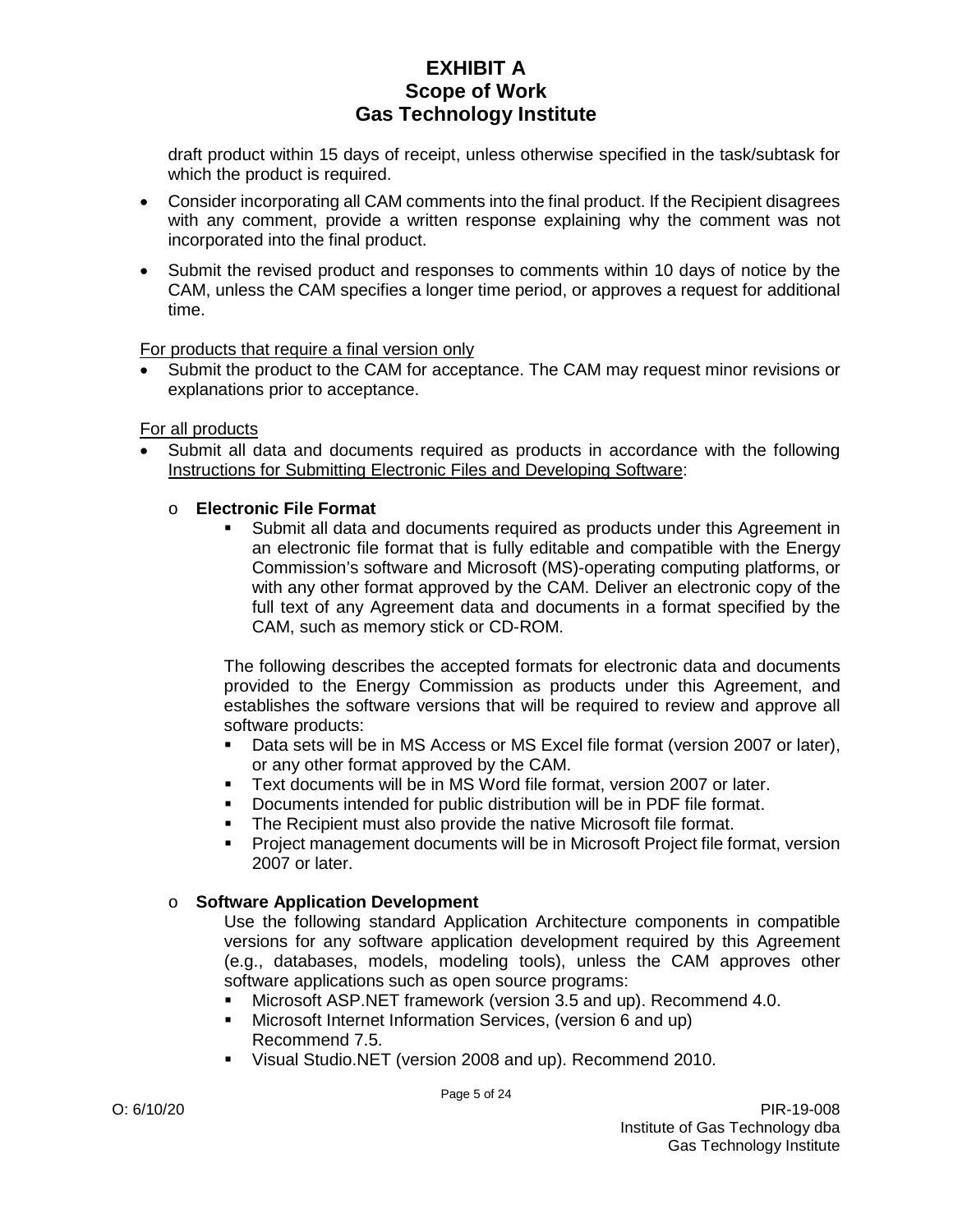- C# Programming Language with Presentation (UI), Business Object and Data Layers.
- **SQL (Structured Query Language).**
- Microsoft SQL Server 2008, Stored Procedures. Recommend 2008 R2.
- **Microsoft SQL Reporting Services. Recommend 2008 R2.**
- XML (external interfaces).

Any exceptions to the Electronic File Format requirements above must be approved in writing by the CAM. The CAM will consult with the Energy Commission's Information Technology Services Branch to determine whether the exceptions are allowable.

#### *MEETINGS*

#### **Subtask 1.2 Kick-off Meeting**

The goal of this subtask is to establish the lines of communication and procedures for implementing this Agreement.

#### **The Recipient shall:**

• Attend a "Kick-off" meeting with the CAM, the Commission Agreement Officer (CAO), and any other Energy Commission staff relevant to the Agreement. The Recipient will bring its Project Manager and any other individuals designated by the CAM to this meeting. The administrative and technical aspects of the Agreement will be discussed at the meeting. Prior to the meeting, the CAM will provide an agenda to all potential meeting participants. The meeting may take place in person or by electronic conferencing (e.g., WebEx), with approval of the CAM.

The administrative portion of the meeting will include discussion of the following:

- o Terms and conditions of the Agreement;
- o Administrative products (subtask 1.1);
- o CPR meetings (subtask 1.3);
- o Match fund documentation (subtask 1.7);
- o Permit documentation (subtask 1.8);
- o Subcontracts (subtask 1.9); and
- o Any other relevant topics.

The technical portion of the meeting will include discussion of the following:

- o The CAM's expectations for accomplishing tasks described in the Scope of Work;
- o An updated Project Schedule;
- o Technical products (subtask 1.1);
- o Progress reports and invoices (subtask 1.5);
- o Final Report (subtask 1.6);
- o Technical Advisory Committee meetings (subtasks 1.10 and 1.11); and
- o Any other relevant topics.
- Provide an *Updated Project Schedule, List of Match Funds,* and *List of Permits*, as needed to reflect any changes in the documents.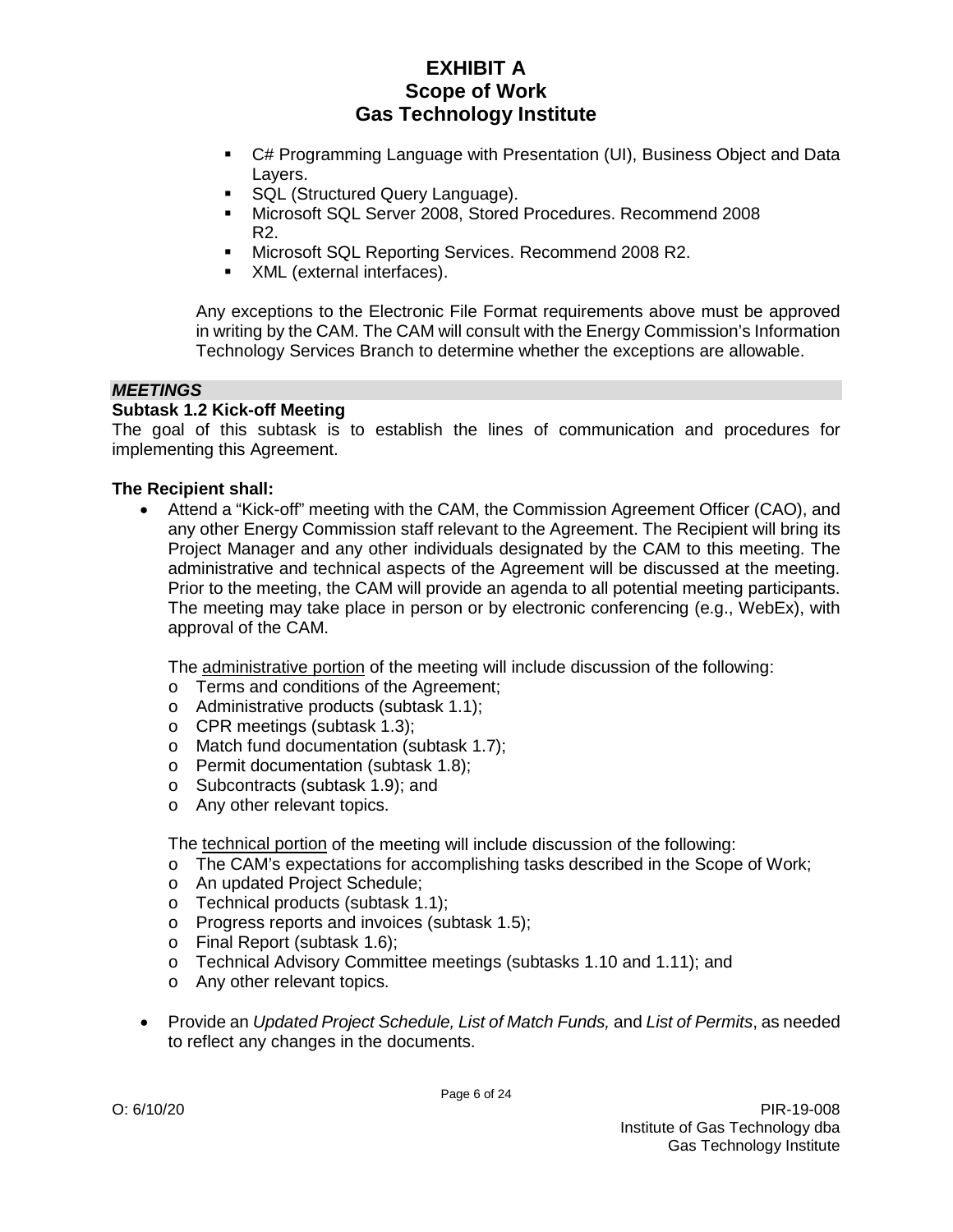#### **The CAM shall:**

- Designate the date and location of the meeting.
- Send the Recipient a *Kick-off Meeting Agenda*.

#### **Recipient Products:**

- Updated Project Schedule *(if applicable)*
- Updated List of Match Funds *(if applicable)*
- Updated List of Permits *(if applicable)*

### **CAM Product:**

• Kick-off Meeting Agenda

### **Subtask 1.3 Critical Project Review (CPR) Meetings**

The goal of this subtask is to determine if the project should continue to receive Energy Commission funding, and if so whether any modifications must be made to the tasks, products, schedule, or budget. CPR meetings provide the opportunity for frank discussions between the Energy Commission and the Recipient. As determined by the CAM, discussions may include project status, challenges, successes, advisory group findings and recommendations, final report preparation, and progress on technical transfer and production readiness activities (if applicable). Participants will include the CAM and the Recipient, and may include the CAO and any other individuals selected by the CAM to provide support to the Energy Commission.

CPR meetings generally take place at key, predetermined points in the Agreement, as determined by the CAM and as shown in the Task List on page 1 of this Exhibit. However, the CAM may schedule additional CPR meetings as necessary. The budget will be reallocated to cover the additional costs borne by the Recipient, but the overall Agreement amount will not increase. CPR meetings generally take place at the Energy Commission, but they may take place at another location, or may be conducted via electronic conferencing (e.g., WebEx) as determined by the CAM.

### **The Recipient shall:**

- Prepare a *CPR Report* for each CPR meeting that: (1) discusses the progress of the Agreement toward achieving its goals and objectives; and (2) includes recommendations and conclusions regarding continued work on the project.
- Submit the CPR Report along with any other *Task Products* that correspond to the technical task for which the CPR meeting is required (i.e., if a CPR meeting is required for Task 2, submit the Task 2 products along with the CPR Report).
- Attend the CPR meeting.
- Present the CPR Report and any other required information at each CPR meeting.

### **The CAM shall:**

- Determine the location, date, and time of each CPR meeting with the Recipient's input.
- Send the Recipient a *CPR Agenda* and a *List of Expected CPR Participants* in advance of the CPR meeting. If applicable, the agenda will include a discussion of match funding and permits.
- Conduct and make a record of each CPR meeting. Provide the Recipient with a *Schedule for Providing a Progress Determination* on continuation of the project.
- Page 7 of 24 • Determine whether to continue the project, and if so whether modifications are needed to the tasks, schedule, products, or budget for the remainder of the Agreement. If the CAM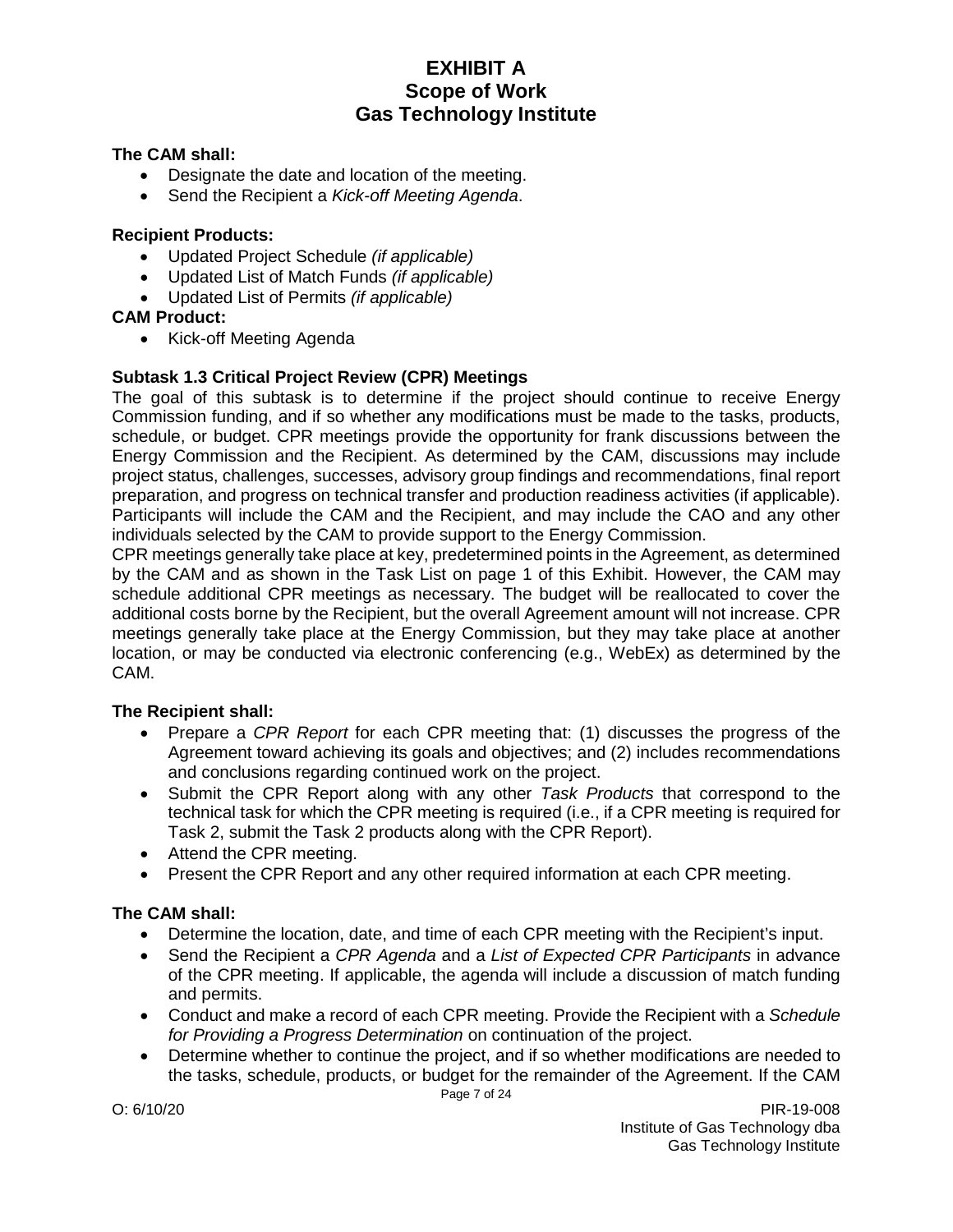concludes that satisfactory progress is not being made, this conclusion will be referred to the Deputy Director of the Energy Research and Development Division.

• Provide the Recipient with a *Progress Determination* on continuation of the project, in accordance with the schedule. The Progress Determination may include a requirement that the Recipient revise one or more products.

### **Recipient Products:**

- CPR Report(s)
- Task Products (draft and/or final as specified in the task)

## **CAM Products:**

- CPR Agenda
- List of Expected CPR Participants
- Schedule for Providing a Progress Determination
- Progress Determination

## **Subtask 1.4 Final Meeting**

The goal of this subtask is to complete the closeout of this Agreement.

### **The Recipient shall:**

Meet with Energy Commission staff to present project findings, conclusions, and recommendations. The final meeting must be completed during the closeout of this Agreement. This meeting will be attended by the Recipient and CAM, at a minimum. The meeting may occur in person or by electronic conferencing (e.g., WebEx), with approval of the CAM.

The technical and administrative aspects of Agreement closeout will be discussed at the meeting, which may be divided into two separate meetings at the CAM's discretion.

- o The technical portion of the meeting will involve the presentation of findings, conclusions, and recommended next steps (if any) for the Agreement. The CAM will determine the appropriate meeting participants.
- $\circ$  The administrative portion of the meeting will involve a discussion with the CAM and the CAO of the following Agreement closeout items:
	- Disposition of any state-owned equipment.
	- Need to file a Uniform Commercial Code Financing Statement (Form UCC-1) regarding the Energy Commission's interest in patented technology.
	- The Energy Commission's request for specific "generated" data (not already provided in Agreement products).
	- Need to document the Recipient's disclosure of "subject inventions" developed under the Agreement.
	- "Surviving" Agreement provisions such as repayment provisions and confidential products.
	- **Final invoicing and release of retention.**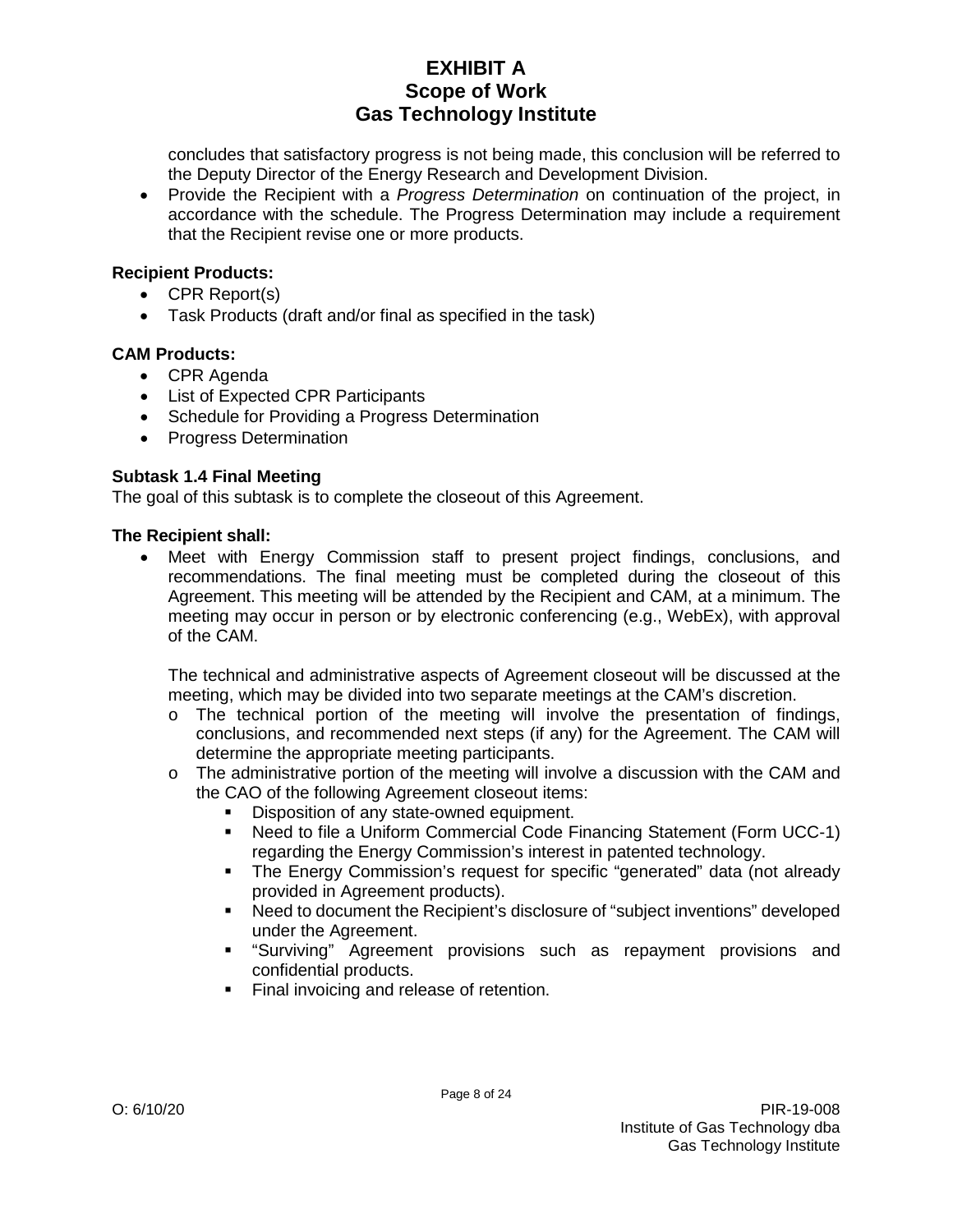- Prepare a *Final Meeting Agreement Summary* that documents any agreement made between the Recipient and Commission staff during the meeting.
- Prepare a *Schedule for Completing Agreement Closeout Activities*.
- Provide *All Draft and Final Written Products* on a CD-ROM or USB memory stick, organized by the tasks in the Agreement.

### **Products:**

- Final Meeting Agreement Summary *(if applicable)*
- Schedule for Completing Agreement Closeout Activities
- All Draft and Final Written Products

### *REPORTS AND INVOICES*

### **Subtask 1.5 Progress Reports and Invoices**

The goals of this subtask are to: (1) periodically verify that satisfactory and continued progress is made towards achieving the project objectives of this Agreement; and (2) ensure that invoices contain all required information and are submitted in the appropriate format.

#### **The Recipient shall:**

- Submit a monthly *Progress Report* to the CAM. Each progress report must:
	- o Summarize progress made on all Agreement activities as specified in the scope of work for the preceding month, including accomplishments, problems, milestones, products, schedule, fiscal status, and an assessment of the ability to complete the Agreement within the current budget and any anticipated cost overruns. See the Progress Report Format Attachment for the recommended specifications.
- Submit a monthly or quarterly *Invoice* that follows the instructions in the "Payment of Funds" section of the terms and conditions, including a financial report on Match Fund and in-state expenditures.

### **Products:**

- Progress Reports
- Invoices

### **Subtask 1.6 Final Report**

The goal of this subtask is to prepare a comprehensive Final Report that describes the original purpose, approach, results, and conclusions of the work performed under this Agreement. The CAM will review the Final Report, which will be due at least **two months** before the Agreement end date. When creating the Final Report Outline and the Final Report, the Recipient must use the Style Manual provided by the CAM.

### **Subtask 1.6.1 Final Report Outline**

### **The Recipient shall:**

• Prepare a *Final Report Outline* in accordance with the *Style Manual* provided by the CAM. *(See Task 1.1 for requirements for draft and final products.)*

### **Recipient Products:**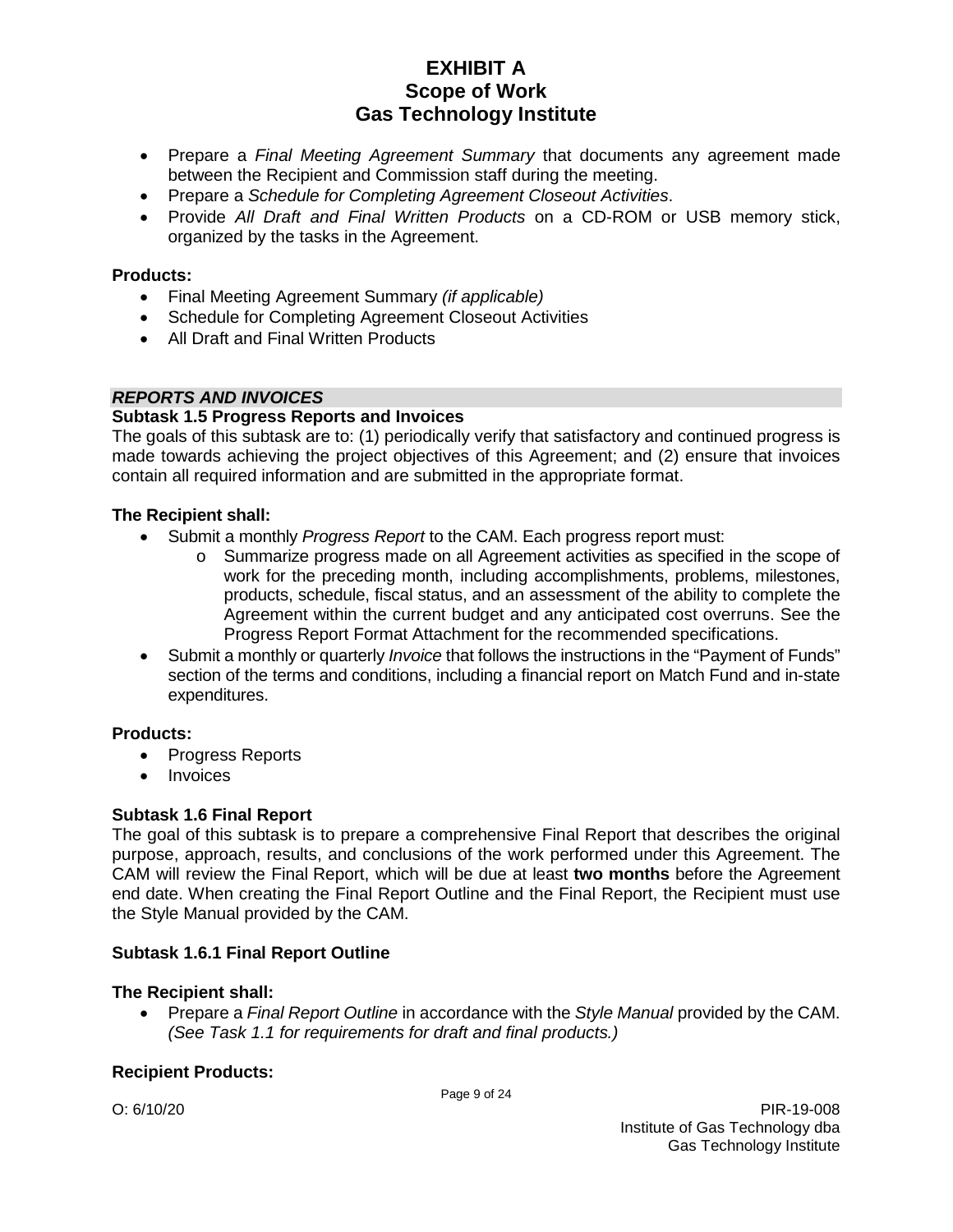• Final Report Outline (draft and final)

#### **CAM Product:**

- Style Manual
- Comments on Draft Final Report Outline
- Acceptance of Final Report Outline

#### **Subtask 1.6.2 Final Report**

- Prepare a *Final Report* for this Agreement in accordance with the approved Final Report Outline, Style Manual, and Final Report Template provided by the CAM with the following considerations:
	- $\circ$  Ensure that the report includes the following items, in the following order:
		- Cover page (**required**)
		- Credits page on the reverse side of cover with legal disclaimer (**required**)
		- Acknowledgements page (optional)
		- Preface (**required**)
		- **Abstract, keywords, and citation page (required)**<br>**E** Table of Contents (required followed by List of F
		- Table of Contents (**required**, followed by List of Figures and List of Tables, if needed)
		- **Executive summary (required)**
		- **Body of the report (required)**
		- References (if applicable)
		- Glossary/Acronyms (If more than 10 acronyms or abbreviations are used, it is required.)
		- Bibliography (if applicable)
		- Appendices (if applicable) (Create a separate volume if very large.)
		- Attachments (if applicable)
	- o Ensure that the document is written in the third person.
	- o Ensure that the Executive Summary is understandable to the lay public.
		- Briefly summarize the completed work. Succinctly describe the project results and whether or not the project goals were accomplished.
		- **If Identify which specific ratepayers can benefit from the project results** and how they can achieve the benefits.
		- If it's necessary to use a technical term in the Executive Summary, provide a brief definition or explanation when the technical term is first used.
	- o Follow the Style Guide format requirements for headings, figures/tables, citations, and acronyms/abbreviations.
	- o Ensure that the document omits subjective comments and opinions. However, recommendations in the conclusion of the report are allowed.
	- o Include a brief description of the project results in the Abstract.
- Submit a draft of the report to the CAM for review and comment. The CAM will provide written comments to the Recipient on the draft product within 15 days of receipt
- Consider incorporating all CAM comments into the Final Report. If the Recipient disagrees with any comment, provide a written response explaining why the comment was not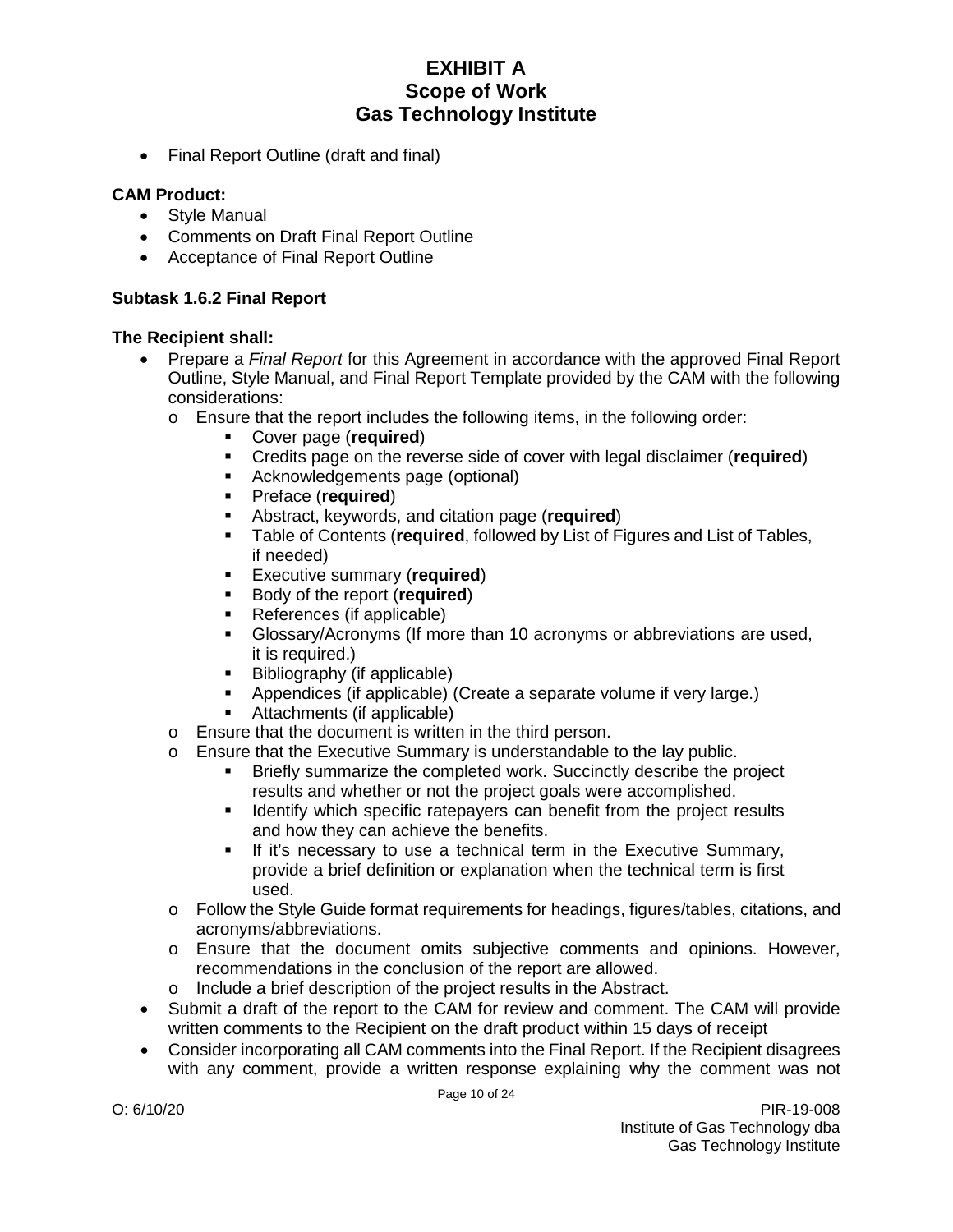incorporated into the final product

- Submit the revised Final Report and responses to comments within 10 days of notice by the CAM, unless the CAM specifies a longer time period or approves a request for additional time.
- Submit one bound copy of the *Final Report* to the CAM along with *Written Responses to Comments on the Draft Final Report*.

#### **Products**:

- Final Report (draft and final)
- Written Responses to Comments on the Draft Final Report

#### **CAM Product:**

• Written Comments on the Draft Final Report

### *MATCH FUNDS, PERMITS, AND SUBCONTRACTS*

#### **Subtask 1.7 Match Funds**

The goal of this subtask is to ensure that the Recipient obtains any match funds planned for this Agreement and applies them to the Agreement during the Agreement term.

While the costs to obtain and document match funds are not reimbursable under this Agreement, the Recipient may spend match funds for this task. The Recipient may only spend match funds during the Agreement term, either concurrently or prior to the use of Energy Commission funds. Match funds must be identified in writing, and the Recipient must obtain any associated commitments before incurring any costs for which the Recipient will request reimbursement.

### **The Recipient shall:**

• Prepare a *Match Funds Status Letter* that documents the match funds committed to this Agreement. If no match funds were part of the proposal that led to the Energy Commission awarding this Agreement and none have been identified at the time this Agreement starts, then state this in the letter.

If match funds were a part of the proposal that led to the Energy Commission awarding this Agreement, then provide in the letter:

- o A list of the match funds that identifies:
	- The amount of cash match funds, their source(s) (including a contact name, address, and telephone number), and the task(s) to which the match funds will be applied.
	- The amount of each in-kind contribution, a description of the contribution type (e.g., property, services), the documented market or book value, the source (including a contact name, address, and telephone number), and the task(s) to which the match funds will be applied. If the in-kind contribution is equipment or other tangible or real property, the Recipient must identify its owner and provide a contact name, address, telephone number, and the address where the property is located.
	- If different from the solicitation application, provide a letter of commitment from an authorized representative of each source of match funding that the funds or contributions have been secured.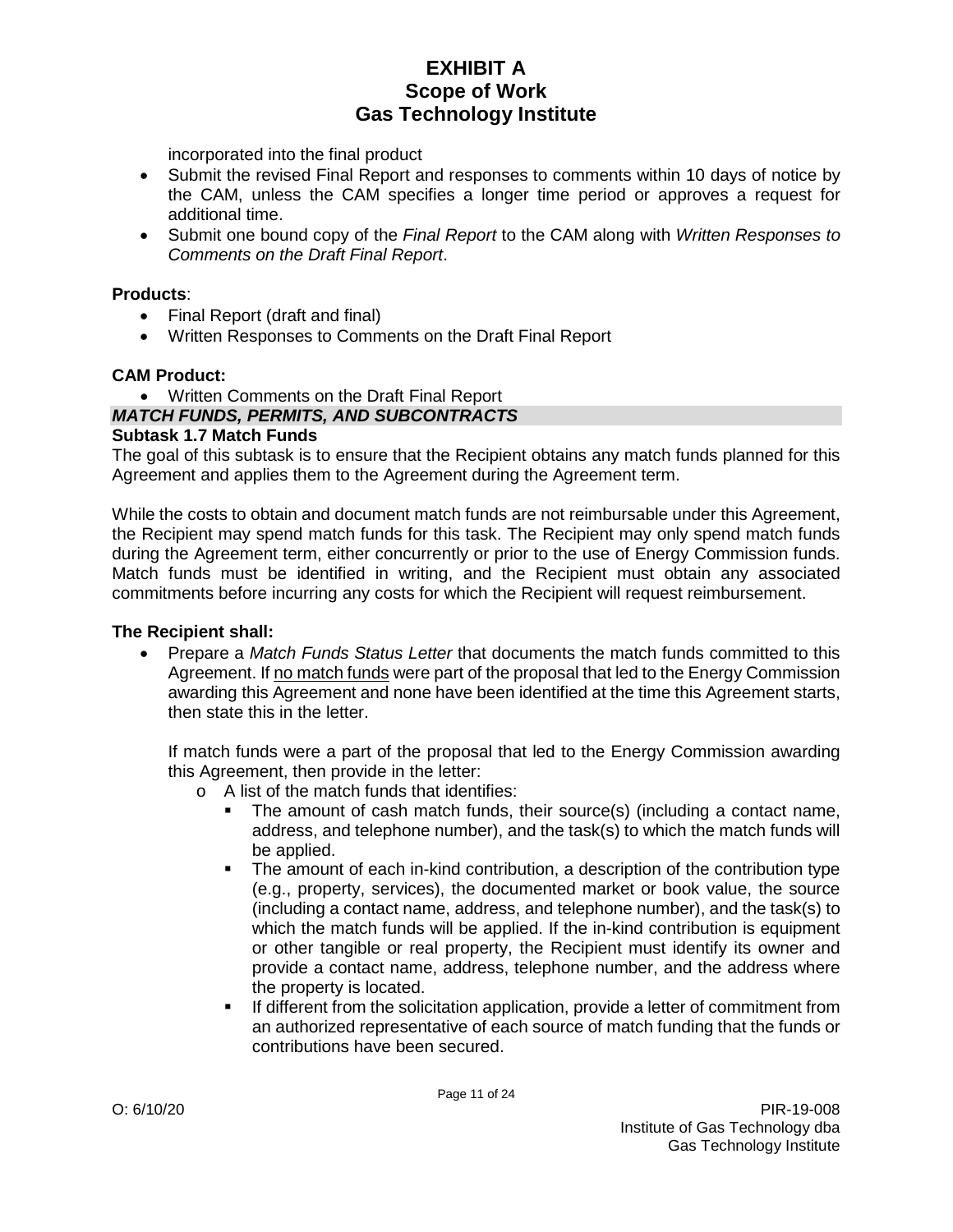- At the Kick-off meeting, discuss match funds and the impact on the project if they are significantly reduced or not obtained as committed. If applicable, match funds will be included as a line item in the progress reports and will be a topic at CPR meetings.
- Provide a *Supplemental Match Funds Notification Letter* to the CAM of receipt of additional match funds.
- Provide a *Match Funds Reduction Notification Letter* to the CAM if existing match funds are reduced during the course of the Agreement. Reduction of match funds may trigger a CPR meeting.

### **Products:**

- Match Funds Status Letter
- Supplemental Match Funds Notification Letter *(if applicable)*
- Match Funds Reduction Notification Letter *(if applicable)*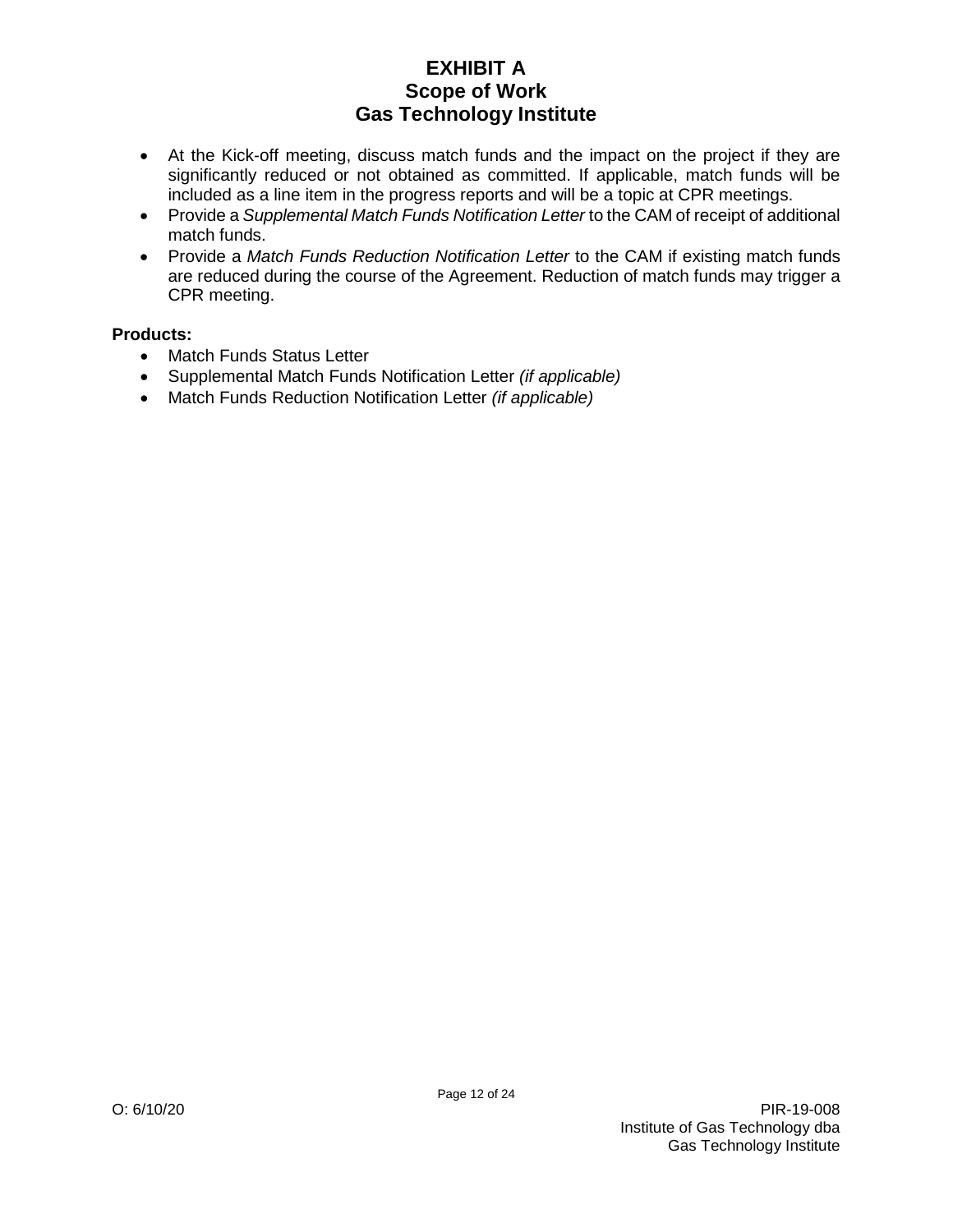#### **Subtask 1.8 Permits**

The goal of this subtask is to obtain all permits required for work completed under this Agreement in advance of the date they are needed to keep the Agreement schedule on track. Permit costs and the expenses associated with obtaining permits are not reimbursable under this Agreement, with the exception of costs incurred by University of California recipients. Permits must be identified and obtained before the Recipient may incur any costs related to the use of the permit(s) for which the Recipient will request reimbursement.

#### **The Recipient shall:**

- Prepare a *Permit Status Letter* that documents the permits required to conduct this Agreement. If no permits are required at the start of this Agreement, then state this in the letter. If permits will be required during the course of the Agreement, provide in the letter:
	- $\circ$  A list of the permits that identifies: (1) the type of permit; and (2) the name, address, and telephone number of the permitting jurisdictions or lead agencies.
	- $\circ$  The schedule the Recipient will follow in applying for and obtaining the permits.

The list of permits and the schedule for obtaining them will be discussed at the Kick-off meeting (subtask 1.2), and a timetable for submitting the updated list, schedule, and copies of the permits will be developed. The impact on the project if the permits are not obtained in a timely fashion or are denied will also be discussed. If applicable, permits will be included as a line item in progress reports and will be a topic at CPR meetings.

- If during the course of the Agreement additional permits become necessary, then provide the CAM with an *Updated List of Permits* (including the appropriate information on each permit) and an *Updated Schedule for Acquiring Permits*.
- Send the CAM a *Copy of Each Approved Permit*.
- If during the course of the Agreement permits are not obtained on time or are denied, notify the CAM within 5 days. Either of these events may trigger a CPR meeting.

#### **Products:**

- Permit Status Letter
- Updated List of Permits *(if applicable)*
- Updated Schedule for Acquiring Permits *(if applicable)*
- Copy of Each Approved Permit *(if applicable)*

### **Subtask 1.9 Subcontracts**

The goals of this subtask are to: (1) procure subcontracts required to carry out the tasks under this Agreement; and (2) ensure that the subcontracts are consistent with the terms and conditions of this Agreement.

#### **The Recipient shall:**

- Manage and coordinate subcontractor activities in accordance with the requirements of this Agreement.
- Incorporate this Agreement by reference into each subcontract.
- Include any required Energy Commission flow-down provisions in each subcontract, in addition to a statement that the terms of this Agreement will prevail if they conflict with the subcontract terms.
- If required by the CAM, submit a draft of each *Subcontract* required to conduct the work under this Agreement.

Page 13 of 24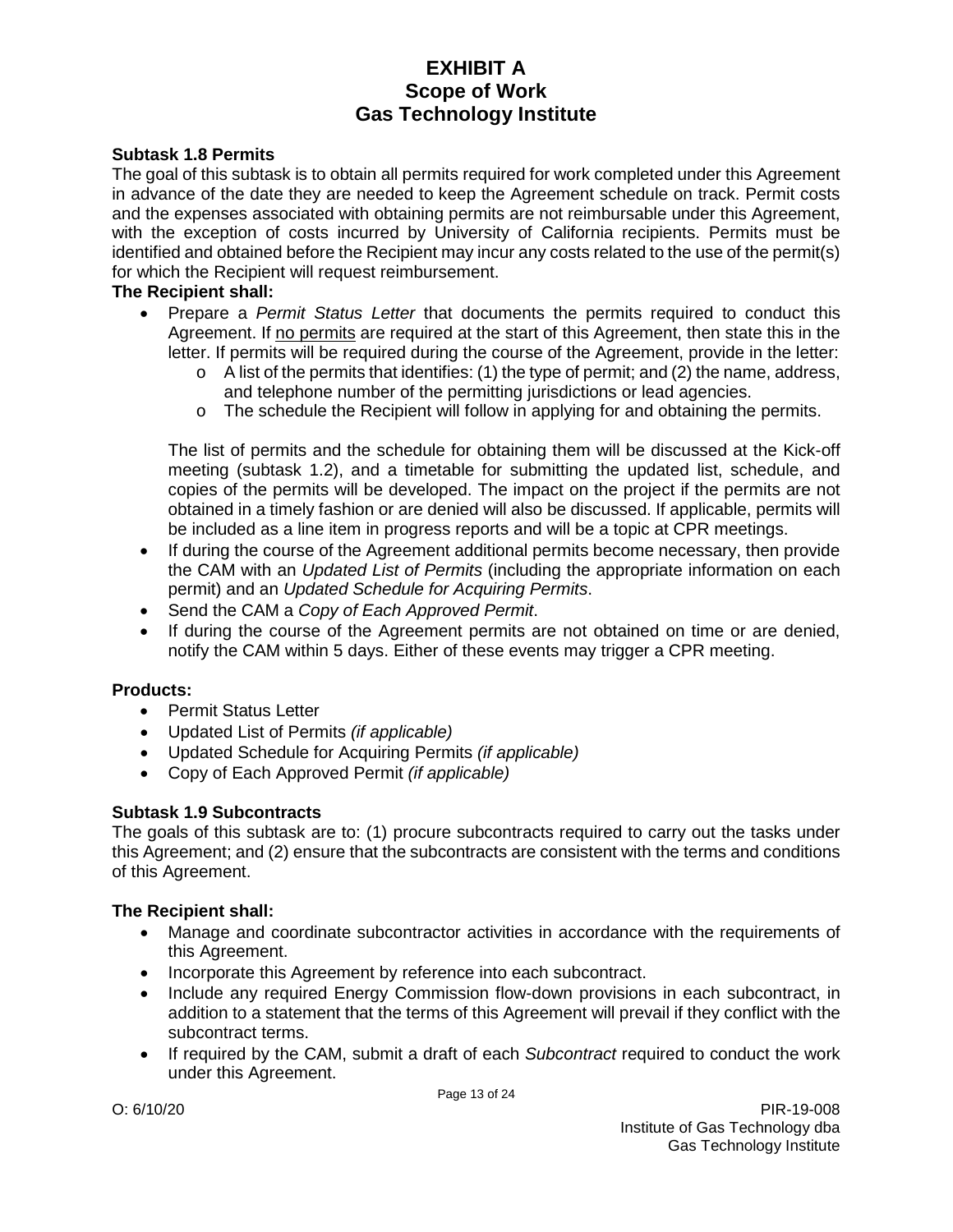- Submit a final copy of the executed subcontract.
- Notify and receive written approval from the CAM prior to adding any new subcontractors (see the discussion of subcontractor additions in the terms and conditions).

### **Products:**

• Subcontracts *(draft if required by the CAM)*

## *TECHNICAL ADVISORY COMMITTEE*

### **Subtask 1.10 Technical Advisory Committee (TAC)**

The goal of this subtask is to create an advisory committee for this Agreement. The TAC should be composed of diverse professionals. The composition will vary depending on interest, availability, and need. TAC members will serve at the CAM's discretion. The purpose of the TAC is to:

- Provide guidance in project direction. The guidance may include scope and methodologies, timing, and coordination with other projects. The guidance may be based on:
	- o Technical area expertise;
	- o Knowledge of market applications; or
	- o Linkages between the agreement work and other past, present, or future projects (both public and private sectors) that TAC members are aware of in a particular area.
- Review products and provide recommendations for needed product adjustments, refinements, or enhancements.
- Evaluate the tangible benefits of the project to the state of California, and provide recommendations as needed to enhance the benefits.
- Provide recommendations regarding information dissemination, market pathways, or commercialization strategies relevant to the project products.

The TAC may be composed of qualified professionals spanning the following types of disciplines:

- Researchers knowledgeable about the project subject matter;
- Members of trades that will apply the results of the project (e.g., designers, engineers, architects, contractors, and trade representatives);
- Public interest market transformation implementers;
- Product developers relevant to the project;
- U.S. Department of Energy research managers, or experts from other federal or state agencies relevant to the project;
- Public interest environmental groups;
- Utility representatives;
- Air district staff; and
- Members of relevant technical society committees.

### **The Recipient shall:**

• Prepare a *List of Potential TAC Members* that includes the names, companies, physical and electronic addresses, and phone numbers of potential members. The list will be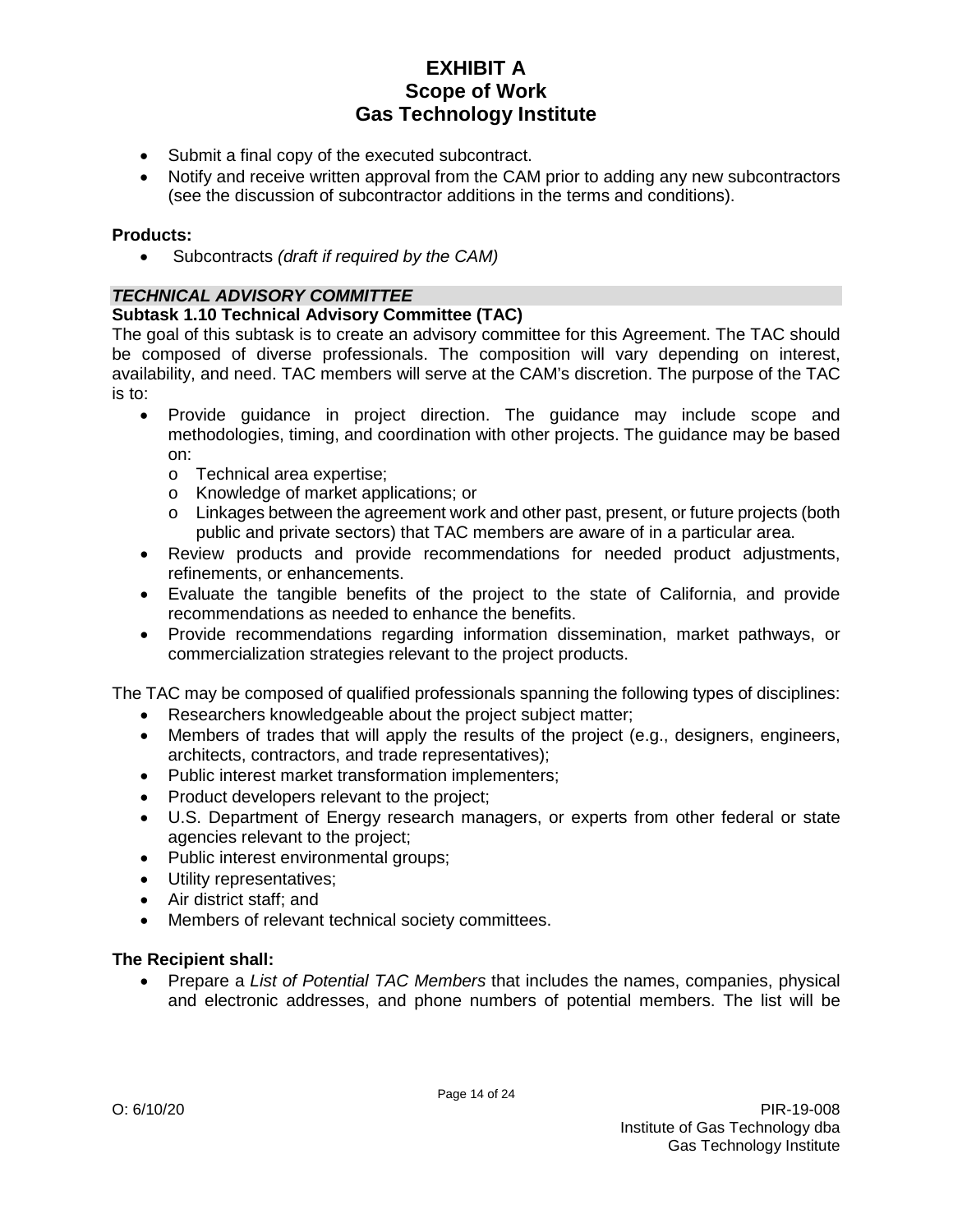discussed at the Kick-off meeting, and a schedule for recruiting members and holding the first TAC meeting will be developed.

- Recruit TAC members. Ensure that each individual understands member obligations and the TAC meeting schedule developed in subtask 1.11.
- Prepare a *List of TAC Members* once all TAC members have committed to serving on the TAC.
- Submit *Documentation of TAC Member Commitment* (such as Letters of Acceptance) from each TAC member.

### **Products:**

- List of Potential TAC Members
- List of TAC Members
- Documentation of TAC Member Commitment

## **Subtask 1.11 TAC Meetings**

The goal of this subtask is for the TAC to provide strategic guidance for the project by participating in regular meetings, which may be held via teleconference.

### **The Recipient shall:**

- Discuss the TAC meeting schedule with the CAM at the Kick-off meeting. Determine the number and location of meetings (in-person and via teleconference) in consultation with the CAM.
- Prepare a *TAC Meeting Schedule* that will be presented to the TAC members during recruiting. Revise the schedule after the first TAC meeting to incorporate meeting comments.
- Prepare a *TAC Meeting Agenda* and *TAC Meeting Back-up Materials* for each TAC meeting.
- Organize and lead TAC meetings in accordance with the TAC Meeting Schedule. Changes to the schedule must be pre-approved in writing by the CAM.
- Prepare *TAC Meeting Summaries* that include any recommended resolutions of major TAC issues.

## **The TAC shall:**

- Help set the project team's goals and contribute to the development and evaluation of its statement of proposed objectives as the project evolves.
- Provide a credible and objective sounding board on the wide range of technical and financial barriers and opportunities.
- Help identify key areas where the project has a competitive advantage, value proposition, or strength upon which to build.
- Advocate on behalf of the project in its effort to build partnerships, governmental support and relationships with a national spectrum of influential leaders.
- Ask probing questions that insure a long-term perspective on decision-making and progress toward the project's strategic goals.

### **Products:**

• TAC Meeting Schedule (draft and final)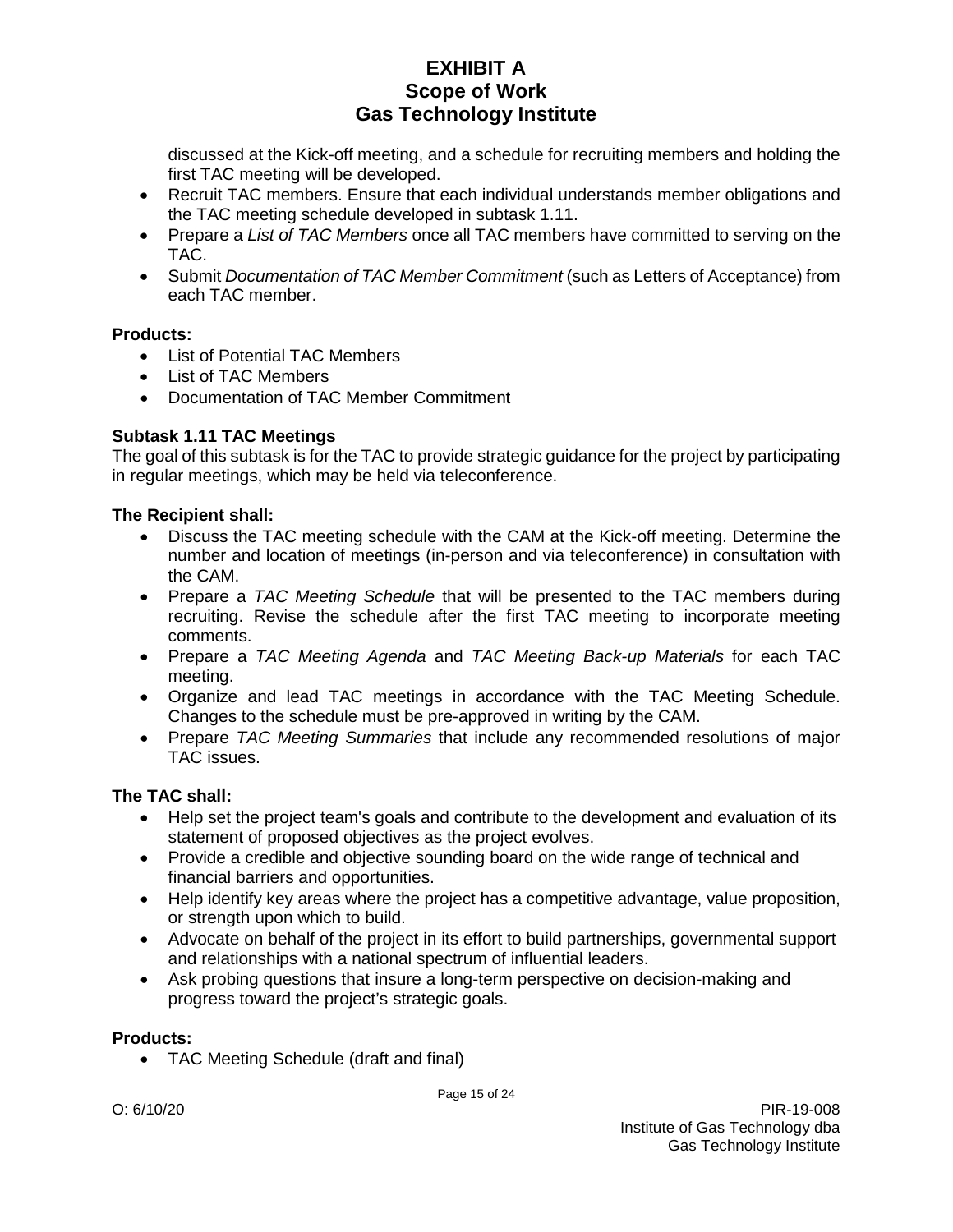- TAC Meeting Agendas (draft and final)
- TAC Meeting Back-up Materials
- TAC Meeting Summaries

### **IV. TECHNICAL TASKS**

#### **TASK 2 SITE BASELINE CHARACTERIZATION**

The goal of this task is to characterize the current baseline energy use and emissions for the demonstration hospital site regarding natural gas use before implementation of the retrofit measures.

- Develop a *Hospital Baseline Energy Usage Monitoring Plan* for collecting baseline energy usage data for space heating and water heating equipment. Information to be collected and measured may include, but is not limited to:
	- $\circ$  Description of the current facility, major energy using equipment, and instrumentation and controls
	- o Macro-level site data, including 3 years of natural gas and electric and water utility bills, showing usage and cost.
	- o Measurements and instrumentation of major equipment including boiler gas use, chiller electricity and gas use, and subset of AHU run time measurement
	- o Procedure to determine and verify baseline energy usage for different end uses, specifically space heating and water heating
	- o Description of the data analysis procedures to establish baseline energy use, including all assumptions
- Conduct two site visits for host site evaluation for baseline measurement and verification (M&V) instrumentation and to meet with the installation contractor prior to beginning installation of equipment to coordinate and review the installation scope of work.
- Collect detailed energy use data according to the Hospital Baseline Energy Usage Monitoring Plan
	- o Install equipment and instrumentation according to the monitoring plan
	- $\circ$  Collect a minimum of 6 months of data to understand energy use during heating and cooling seasons
- Create a calibrated energy model of the facility based on the historic energy use data in a recognized software for commercial buildings, such as EnergyPlus or IES Virtual Environment (IESVE). This model will be an hourly energy simulation representing the current hospital floorplan and mechanical equipment calibrated to actual electrical and natural gas usage for the most recent year for which weather and utility data are available. Subsequently, create a baseline energy model by updating the calibrated model to reflect the floor plan expansion and baseline conditions to meet the host hospital minimum operating requirements for the facility, but excluding the energy efficiency upgrades planned for this project.
- Prepare a *Hospital Baseline Energy Usage and Modeling Report*, including, but not limited to, the following:
	- o Description of the current hospital space and water heating equipment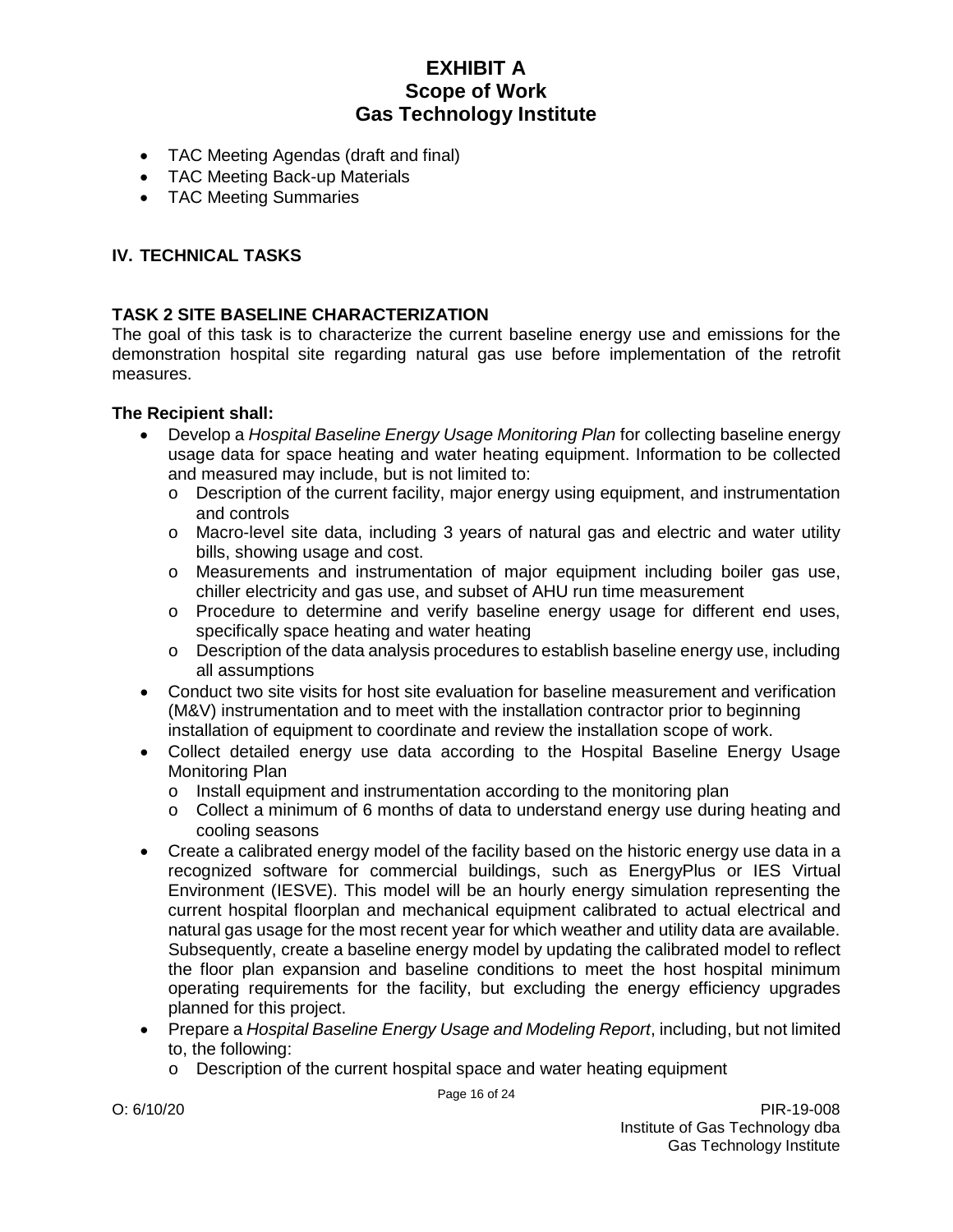- o Description of historical energy use
- o Evaluation of 6+ months of monitoring data
- $\circ$  Description of the energy modeling results for the calibrated and baseline energy models, including all assumptions and the specific simulation program used
- o Yearly baseline air emissions for the hospital, including criteria pollutants and GHG

#### **Products:**

- Hospital Baseline Energy Usage Monitoring Plan (draft and final)
- Hospital Baseline Energy Usage and Modeling Report (draft and final)

### **TASK 3 SYSTEM DESIGN AND ENGINEERING**

The goals of this task are to develop an M&V plan for monitoring new systems and perform the design work for the efficiency upgrades.

#### **Subtask 3.1 Demonstration Test Plan**

The goal of this subtask is to prepare a detailed test plan to allow for field evaluation of the system performance relative to the demonstration performance objectives.

#### **The Recipient shall:**

- Prepare a detailed *Demonstration Test Plan*, including the M&V details to be fulfilled by the M&V subcontractor. The Test Plan will consist of, but is not limited to:
	- o Performance objectives
	- o Description of the facilities, equipment, and instrumentation required for the system evaluation including the diagrams necessary for installation, test point locations, equipment calibration certificates, and data for error calculations.
	- $\circ$  Description of the data analysis procedures to determine and verify savings
	- o References
- Evaluate the Draft Demonstration Test Plan with the project team for appropriateness of instruments, parameters, duration of measurements, and procedures planned for comparing technical and economic performance and prepare the Final Demonstration Test Plan that incorporates comments from the project team.
- Prepare a *CPR Report* #1 and participate in a CPR meeting in accordance with subtask 1.3 (CPR Meetings).
- •

#### **Products:**

- Demonstration Test Plan (draft and final)
- CPR Report #1

#### **Subtask 3.2 Energy Modeling**

The goal of this subtask is to create hourly energy models for each technology upgrade being performed to be used to evaluate potential energy savings and payback of proposed designs based on life cycle cost analysis (LCCA).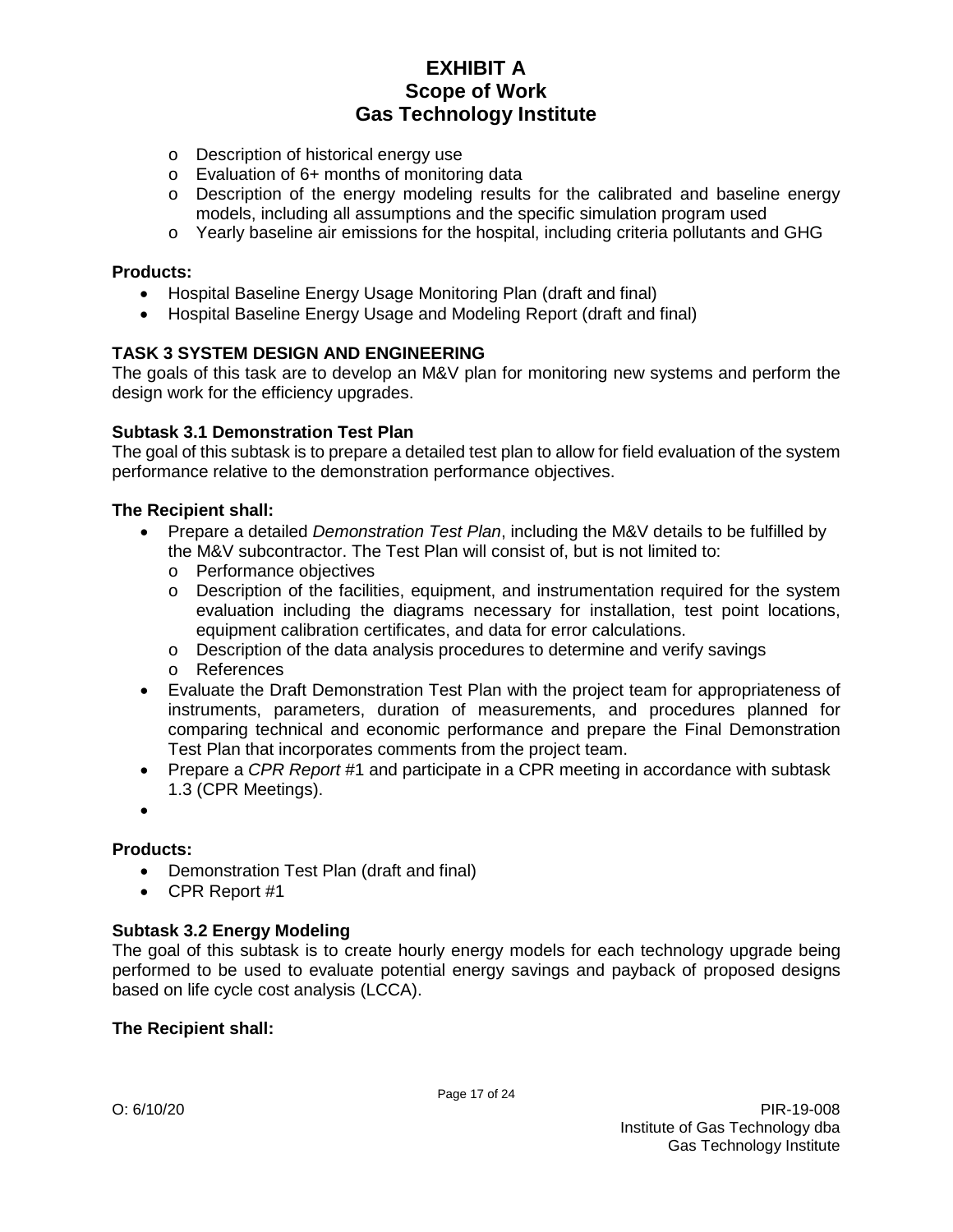- Prepare energy models in a recognized software for commercial buildings such as EnergyPlus or IESVE for proposed measures, including AHU upgrades to VAV and CUP upgrades (chiller plant configuration, heat recovery chiller, and boiler stack economizers).
- Provide input into LCCA studies including estimates of energy and cost savings from implementation of emerging technologies compared to the baseline model.
- Prepare *Hospital Energy Modeling Report* describing the results of initial modeling activities and LCCA studies including:
	- o Description of baseline modeling assumptions and agreement with actual site data<br>o Description of each upgrade case modeled with energy savings and LCCA.
	- Description of each upgrade case modeled with energy savings and LCCA, including methodology used in determining LCCA for each upgrade, assumptions used and how payback will be calculated

### **Products:**

• Hospital Energy Modeling Report (draft and final)

## **Subtask 3.3 Design of Air Handler Upgrades**

The goal of this subtask is to generate the demonstration site engineering package for the upgraded AHUs with VAV and advanced controls meeting California's Office of Statewide Health Planning and Development (OSHPD) requirements.

### **The Recipient shall:**

- Evaluate facility ventilation and space heating load demand and prepare system specifications for new or retrofitted AHUs with VAV and upgraded controls, including:
	- o Design of the upgraded direct digital control-controlled VAV boxes for the retrofit of CAV boxes
	- o Specification of new semi-custom, premanufactured AHU units or AHU unit refurbishment with dual duct, dual mixing box, hot and cold deck draw-through fan array systems for better control, less fan energy consumption, more hours of economizer, and better operation.
	- o Replace relevant exhaust fans, fan-coil units, and humidifiers with new pieces of equipment.
- Prepare *AHU Upgrade Basic Design Package,* which includes:
	- $\circ$  Site layout drawings indicating system integration with the existing host facility HVAC system and utility connections, and locations for installation of instrumentation in accordance with the Demonstration Test Plan.
	- o Bill of materials identifying the ancillary equipment (pressure/flow regulators, valves, etc.) and materials (pipe, fittings, etc.) required for the installation.
	- o Specifications for the instrumentation in accordance with the Demonstration Test Plan.
	- o Description of any other activities and/or resources required to decommission and remove pre-existing equipment and support installation of the AHUs.

Page 18 of 24

- o Discuss TRL at the start and conclusion of the AHU upgrades
- o Incorporation of comments and approval from OSHPD

#### **Products:**

• AHU Upgrade Site Basic Design Package

O: 6/10/20 PIR-19-008 Institute of Gas Technology dba Gas Technology Institute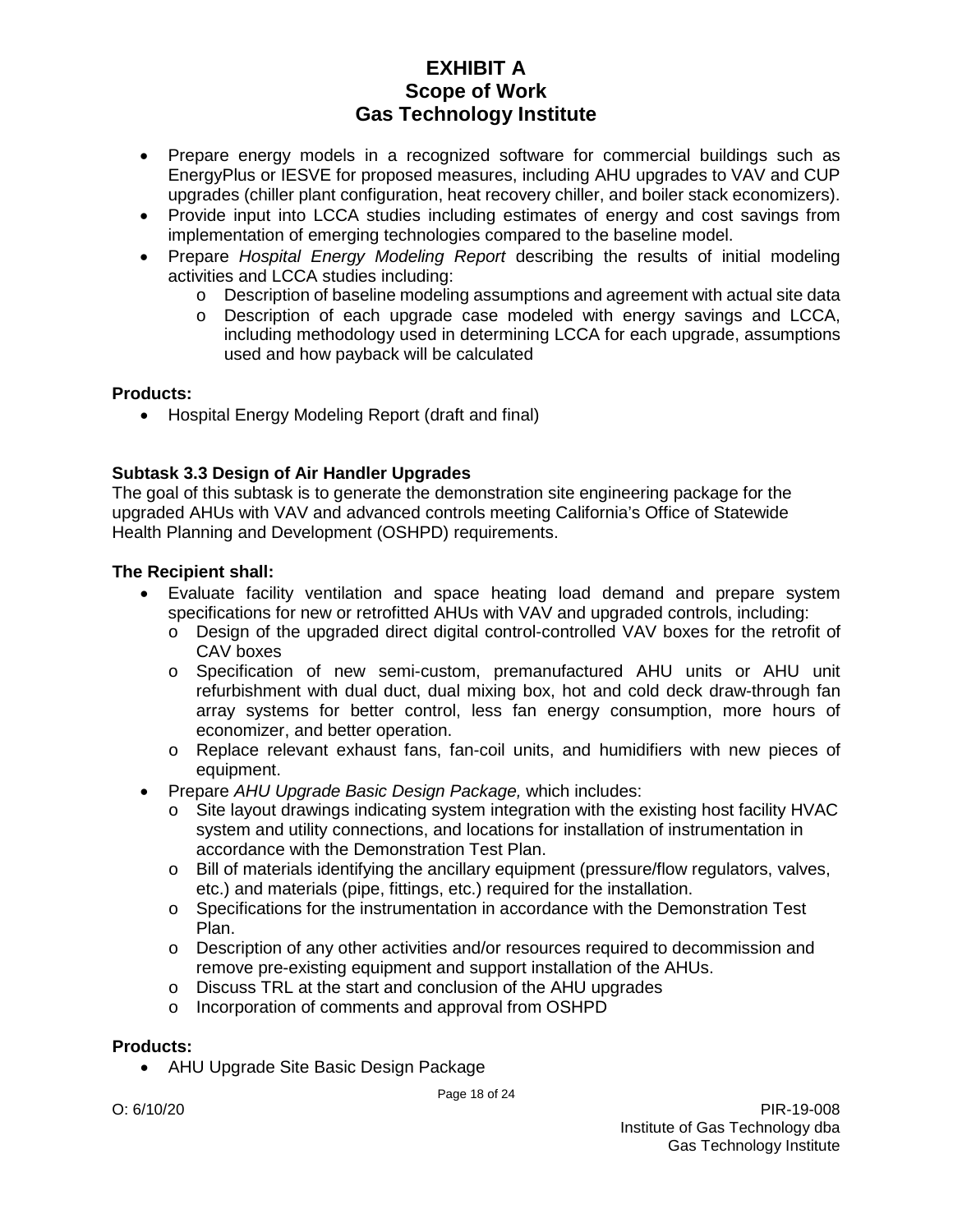### **Subtask 3.4 Design of CUP Heat Recovery Systems**

The goal of this subtask is to generate the demonstration site engineering package for the central utility plant heat recovery upgrades, including heat recovery chiller and boiler flue heat recovery.

#### **The Recipient shall:**

- Evaluate facility DHW and HHW loads and prepare system specifications for CUP heat recovery system.
	- o Design of the heat recovery chiller
	- o Specifications for the economizers and draft fan to recover heat from the boiler flue gas
	- $\circ$  Design and optimization of the heat integration between the DHW and HHW systems to maximize savings.
- Prepare *CUP Heat Recovery Basic Design Package* which include:
	- $\circ$  Site layout drawings indicating system integration with the existing host facility CUP DHW, HHW, and chilled water systems and utility connections, and locations for installation of instrumentation in accordance with the Demonstration Test Plan.
	- o Bill of materials identifying the ancillary equipment (pressure/flow regulators, valves, etc.) and materials (pipe, fittings, etc.) required for the installation.
	- o Specifications for the instrumentation in accordance with the Demonstration Test Plan.
	- o Description of any other activities and/or resources required to decommission and remove pre-existing equipment and support installation of the new heat recovery chiller and economizers.
	- o Discuss TRL at the start and conclusion of the CUP Heat Recovery project
	- o Incorporation of comments and approval from OSHPD

#### **Products:**

• CUP Heat Recovery Basic Design Package

### **TASK 4 INSTALLATION AND COMMISSIONING**

#### **Subtask 4.1 Air Handler Installation and Commissioning**

The goal of this subtask is to procure equipment and instrumentation, complete the installation of a subset of the AHUs, and commission them for continued operation by the hospital host facility.

- Confirm approved building applications and permits for the installation of the AHU upgrades at the host site
- Procure the major and ancillary equipment (pressure/flow regulators, valves, etc.) and materials (pipe, fittings, etc.) required for the installation through California-based vendors
- Procure the instrumentation required to satisfy Demonstration Test Plan through California-based vendors
- Conduct site visits and meet with the installation contractor prior to beginning installation of equipment to coordinate and review the installation scope of work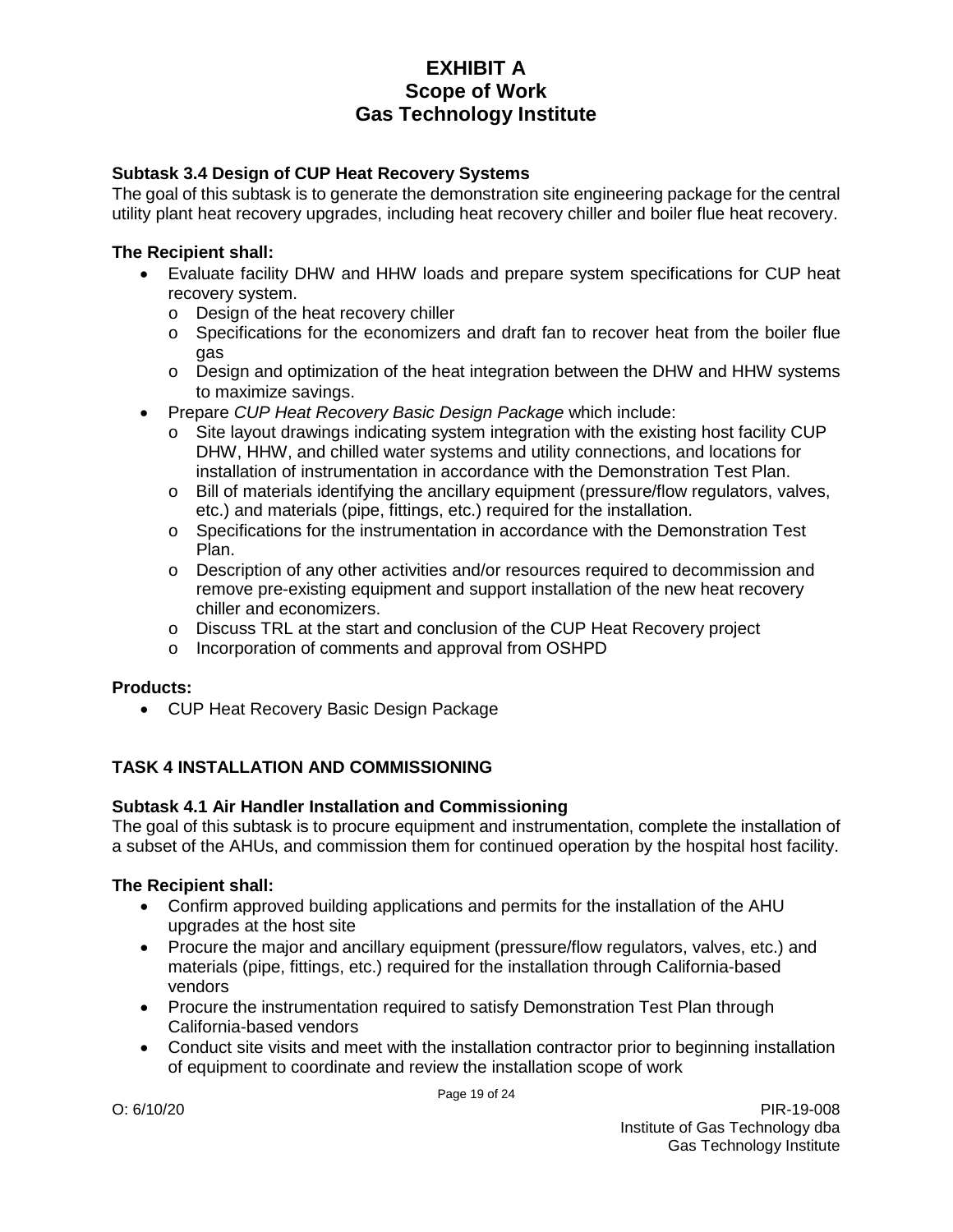- Monitor the removal of any pre-existing equipment and supervise the installation of the AHU upgrades and the ancillary equipment required per the installation specifications
- Commission upgraded AHUs and controls for continued operation by the demonstration host facilities, ensuring the primary and ancillary components are operating properly within design specifications
- Prepare a *Notification Letter on AHU Installation*, which will include, but not be limited to, a summary of the work done in this task and a confirmation of all permits, equipment procured and commissioned, and the installation has been successfully completed.
- Prepare a *CPR Report #2* and participate in a CPR meeting in accordance with subtask 1.3 (CPR Meetings).

### **Products:**

- Notification Letter on Installation
- CPR Report #2

### **Subtask 4.2 Central Utility Plant Heat Recovery Installation and Commissioning**

The goal of this subtask is to procure equipment and instrumentation, complete the installation of the heat recovery chiller and boiler economizers, and commission them for continued operation by the hospital host facility.

### **The Recipient shall:**

- Confirm approved building applications and permits for the installation of the CUP heat recovery chiller and boiler economizers at the host site are in place
- Procure the maior (chiller, economizers, and draft fans) and ancillary equipment (pumps, pressure/flow regulators, control valves, etc.) and materials (pipe, fittings, etc.) required for the installation through California-based vendors
- Procure the instrumentation required to satisfy Demonstration Test Plan through California-based vendors
- Conduct site visits and meet with the installation contractor prior to beginning installation of equipment to coordinate and review the installation scope of work
- Monitor the removal of any pre-existing equipment and supervise the installation of the CUP upgrades and the ancillary equipment required per the installation specifications
- Commission the heat recovery chiller and boiler economizers and controls for continued operation by the demonstration host facilities, ensuring the primary and ancillary components are operating properly within design specifications
- Prepare a *Notification Letter on CUP Installation*, which will include, but not be limited to, a summary of the work done in this task and a confirmation of all permits, equipment procured and commissioned, and the installation has been successfully completed.

### **Products:**

• Notification Letter on CUP Installation

## **Subtask 4.3 Model-based Control Optimization**

The goals of this subtask are to optimize the performance of the upgraded AHU system through model-based control optimization to maximize energy savings while meeting all minimum ventilation requirements.

Page 20 of 24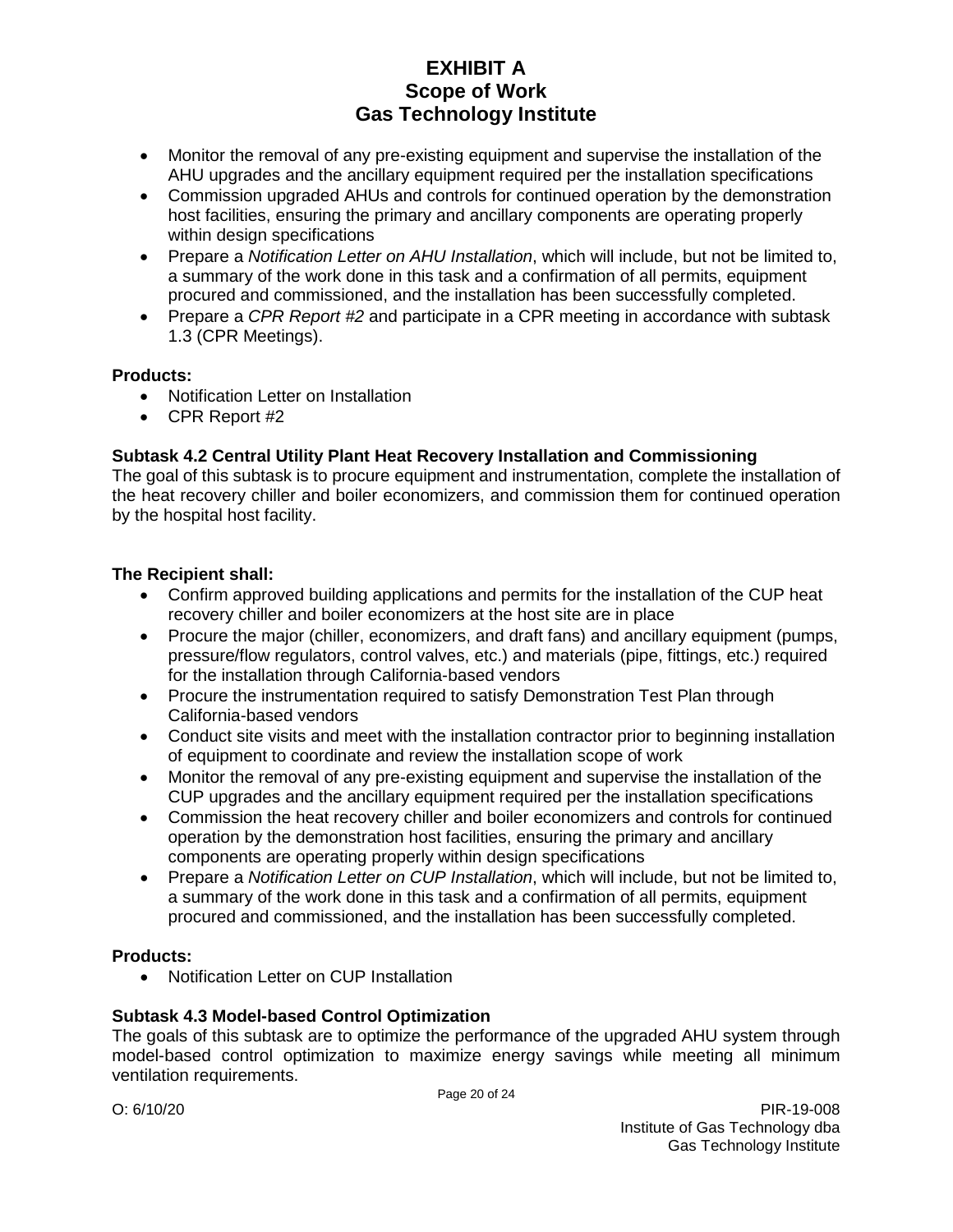### **The Recipient shall:**

- Prepare energy models in EnergyPlus or IESVE for proposed controls optimization strategies and operational parameter variations.
- Provide energy and cost savings results for controls and operational options.
- Prepare a *Control Optimization Summary Report* to discuss the modeling assumptions and results and the TRL at the beginning and end of the control optimization project.

#### **Products:**

• Control Optimization Summary Report (draft and final)

### **TASK 5 MEASUREMENT AND VERIFICATION (M&V) OF ENERGY SAVINGS**

The goal of this task is to monitor and report the energy saving performance of the new retrofit systems to gather data and information on the performance of the measures implemented.

### **The Recipient shall:**

- Gather and analyze data on the performance of the retrofit systems as installed at the host facility in accordance with the M&V aspects of the Demonstration Test Plan.
- Evaluate the system performance and consider any possible improvements in performance of installation engineering that would be of benefit in future deployments.
- Measure retrofit energy usage over a minimum of nine months after completion of each energy upgrade, including but not limited to:
	- o Boiler gas usage
	- o Electricity consumption
	- o Specific energy savings at subset of AHUs and CUP heat recovery equipment
- Manage M&V activities, including:
	- o Maintaining instrumentation and data logger integrity
	- o Maintaining data collection and data point integrity
	- o Reducing data and prepare performance calculations
- Prepare monthly *Performance Summaries* to be included with monthly progress reports to document monthly energy usage, equipment performance, and any operational challenges starting with the month that retrofits have been installed and continuing for a minimum of nine months.
- Prepare and provide *a M&V Report* documenting and summarizing analysis, operational and performance data at the conclusion of the measurement and verification period and discussing whether the goals and objectives and technology advancements identified in Section II.C were achieved.
- Track the overall facility energy use over the course of the project using the Arc Skoru online platform. Apply for and receive recognition of energy savings with an Energy Improvement Certificate through the Arc Skoru system.

### **Products:**

- Monthly Performance Summaries
- M&V Report (draft and final)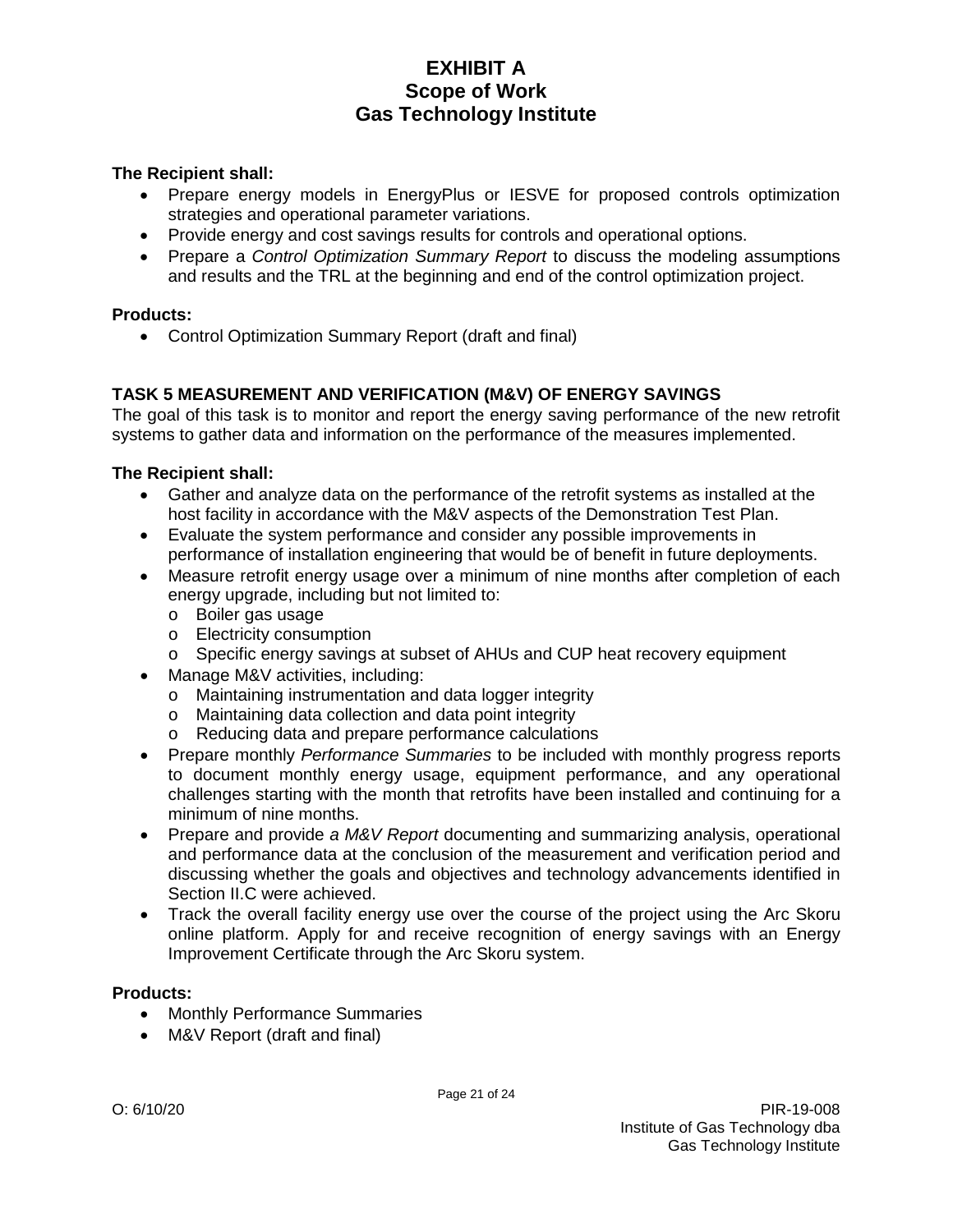## **TASK 6 EVALUATION OF PROJECT BENEFITS**

The goal of this task is to report the benefits resulting from this project.

- Complete three Project Benefits Questionnaires that correspond to three main intervals in the Agreement: (1) *Kick-off Meeting Benefits Questionnaire*; (2) *Mid-term Benefits Questionnaire*; and (3) *Final Meeting Benefits Questionnaire*.
- Provide all key assumptions used to estimate projected benefits, including targeted market sector (e.g., population and geographic location), projected market penetration, baseline and projected energy use and cost, operating conditions, and emission reduction calculations. Examples of information that may be requested in the questionnaires include:
	- o For Product Development Projects and Project Demonstrations:
		- Published documents, including date, title, and periodical name.
		- Estimated or actual energy and cost savings, and estimated statewide energy savings once market potential has been realized. Identify all assumptions used in the estimates.
		- Greenhouse gas and criteria emissions reductions.
		- Other non-energy benefits such as reliability, public safety, lower operational cost, environmental improvement, indoor environmental quality, and societal benefits.
		- Data on potential job creation, market potential, economic development, and increased state revenue as a result of the project.
		- A discussion of project product downloads from websites, and publications in technical journals.
		- A comparison of project expectations and performance. Discuss whether the goals and objectives of the Agreement have been met and what improvements are needed, if any.
		- Additional Information for Product Development Projects:
			- Outcome of product development efforts, such copyrights and license agreements.
			- Units sold or projected to be sold in California and outside of California.
			- Total annual sales or projected annual sales (in dollars) of products developed under the Agreement.
			- Investment dollars/follow-on private funding as a result of Energy Commission funding.
			- Patent numbers and applications, along with dates and brief descriptions.
		- Additional Information for Product Demonstrations:
			- Outcome of demonstrations and status of technology.
			- Number of similar installations.
			- Jobs created/retained as a result of the Agreement.
	- o For Information/Tools and Other Research Studies:
		- Outcome of project.
		- Published documents, including date, title, and periodical name.
		- A discussion of policy development. State if the project has been cited in government policy publications or technical journals, or has been used to inform regulatory bodies.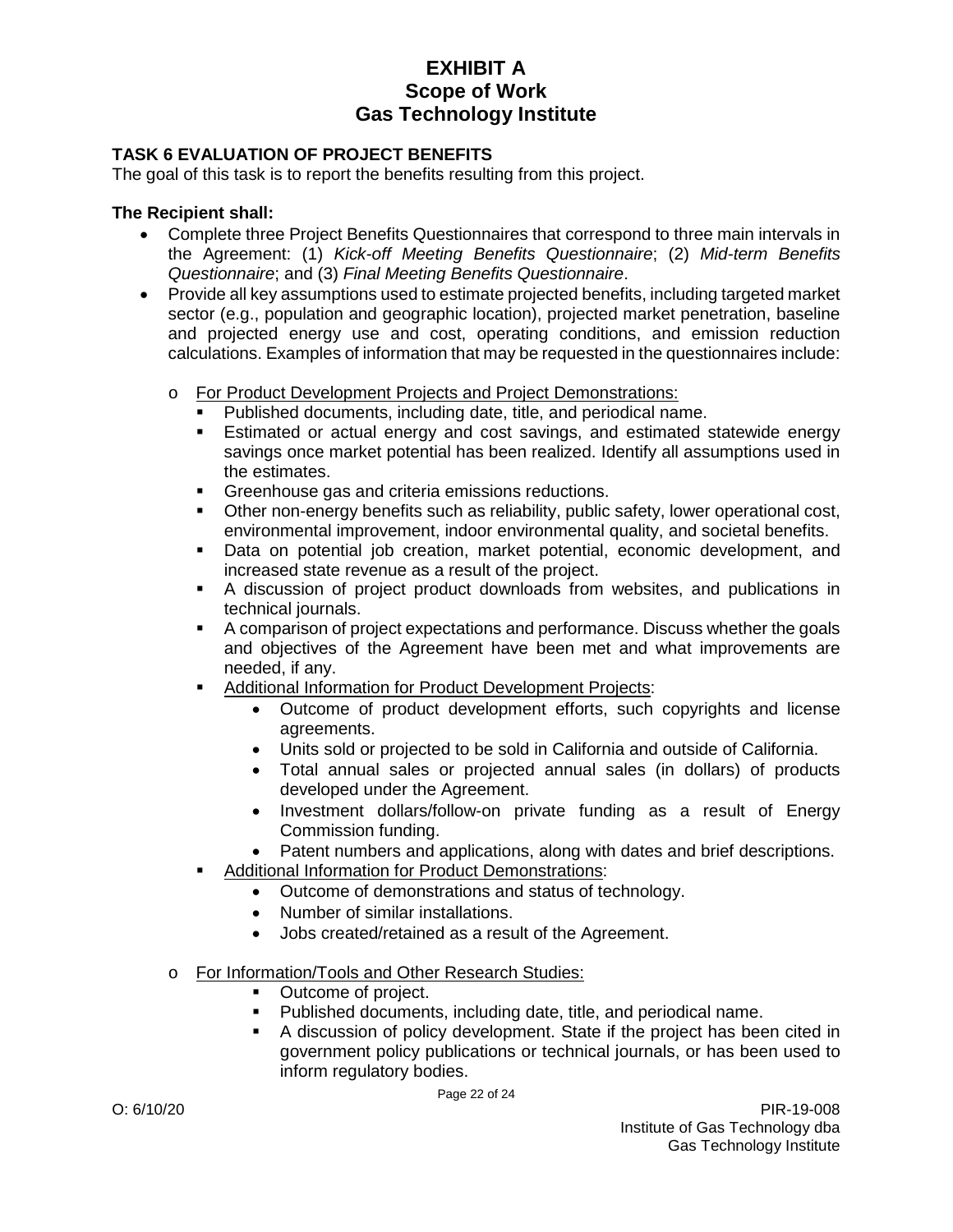- The number of website downloads.
- An estimate of how the project information has affected energy use and cost, or have resulted in other non-energy benefits.
- An estimate of energy and non-energy benefits.
- Data on potential job creation, market potential, economic development, and increased state revenue as a result of project.
- A discussion of project product downloads from websites, and publications in technical journals.
- A comparison of project expectations and performance. Discuss whether the goals and objectives of the Agreement have been met and what improvements are needed, if any.
- Respond to CAM questions regarding responses to the questionnaires.

The Energy Commission may send the Recipient similar questionnaires after the Agreement term ends. Responses to these questionnaires will be voluntary.

#### **Products:**

- Kick-off Meeting Benefits Questionnaire
- Mid-term Benefits Questionnaire
- Final Meeting Benefits Questionnaire

### **TASK 7 TECHNOLOGY/KNOWLEDGE TRANSFER ACTIVITIES**

The goal of this task is to develop a plan to make the knowledge gained, experimental results, and lessons learned available to the public and key decision makers.

- Prepare an *Initial Fact Sheet* at start of the project that describes the project. Use the format provided by the CAM.
- Prepare a *Final Project Fact Sheet* at the project's conclusion that discusses results. Use the format provided by the CAM.
- Prepare a *Technology/Knowledge Transfer Plan* that includes:
	- $\circ$  An explanation of how the knowledge gained from the project will be made available to the public, including the targeted market sector and potential outreach to end users, utilities, regulatory agencies, and others.
	- o A description of the intended use(s) for and users of the project results.
	- o Published documents, including date, title, and periodical name.
	- o Copies of documents, fact sheets, journal articles, press releases, and other documents prepared for public dissemination. These documents must include the Legal Notice required in the terms and conditions. Indicate where and when the documents were disseminated.
	- o A discussion of policy development. State if project has been or will be cited in government policy publications, or used to inform regulatory bodies.
	- o The number of website downloads or public requests for project results.
	- o Additional areas as determined by the CAM.
- Conduct technology transfer activities in accordance with the Technology/Knowledge Transfer Plan. These activities will be reported in the Progress Reports.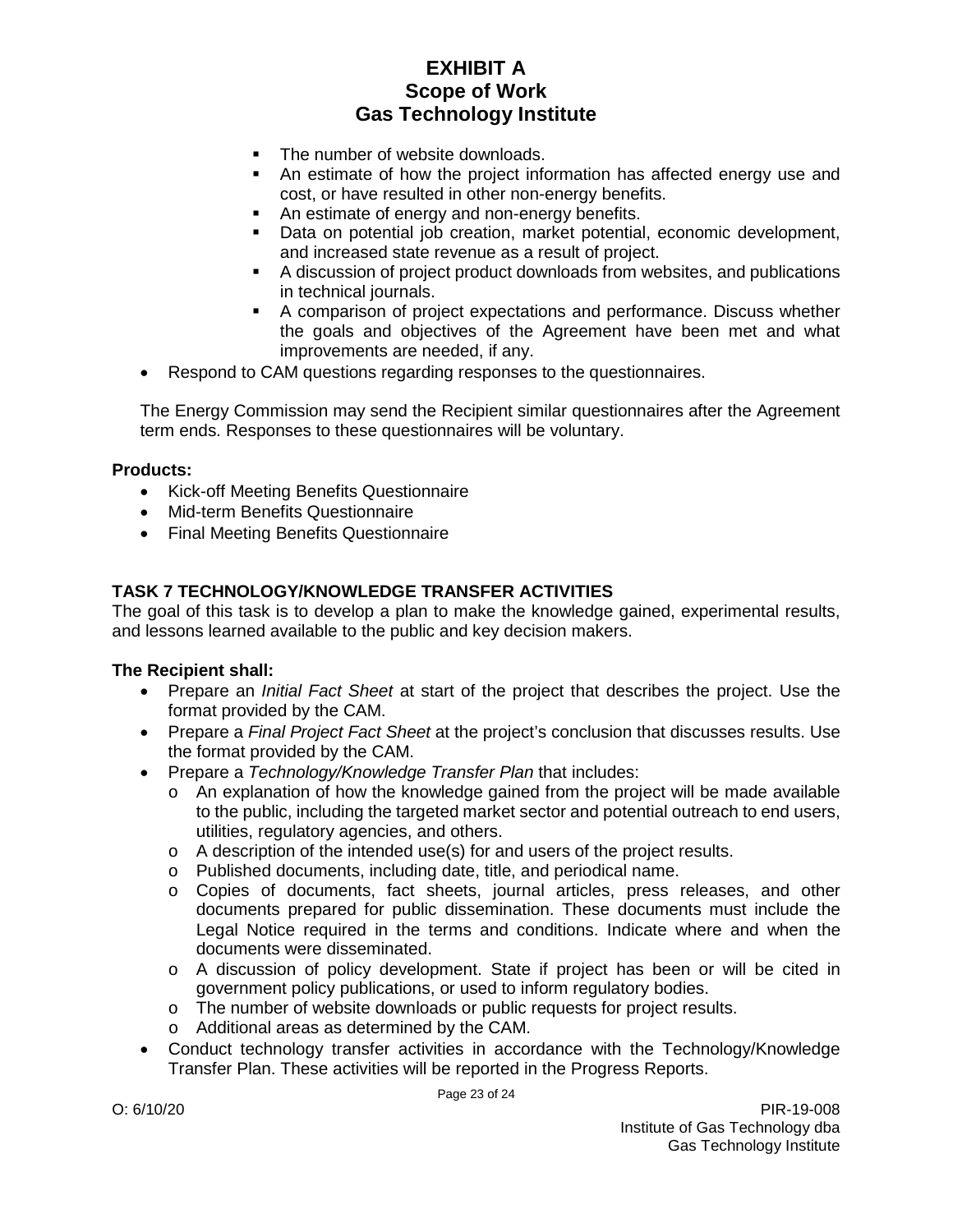- When directed by the CAM, develop *Presentation Materials* for an Energy Commissionsponsored conference/workshop(s) on the project.
- When directed by the CAM, participate in annual EPIC symposium(s) sponsored by the California Energy Commission.
- Provide at least (6) six *High Quality Digital Photographs* (minimum resolution of 1300x500 pixels in landscape ratio) of pre and post technology installation at the project sites or related project photographs.
- Prepare a *Technology/Knowledge Transfer Report* on technology transfer activities conducted during the project.

### **Products:**

- Initial Fact Sheet (draft and final)
- Final Project Fact Sheet (draft and final)
- Presentation Materials (draft and final)
- High Quality Digital Photographs
- Technology/Knowledge Transfer Plan (draft and final)
- Technology/Knowledge Transfer Report (draft and final)

## **V. PROJECT SCHEDULE**

Please see Attachment 6a for the Project Schedule.